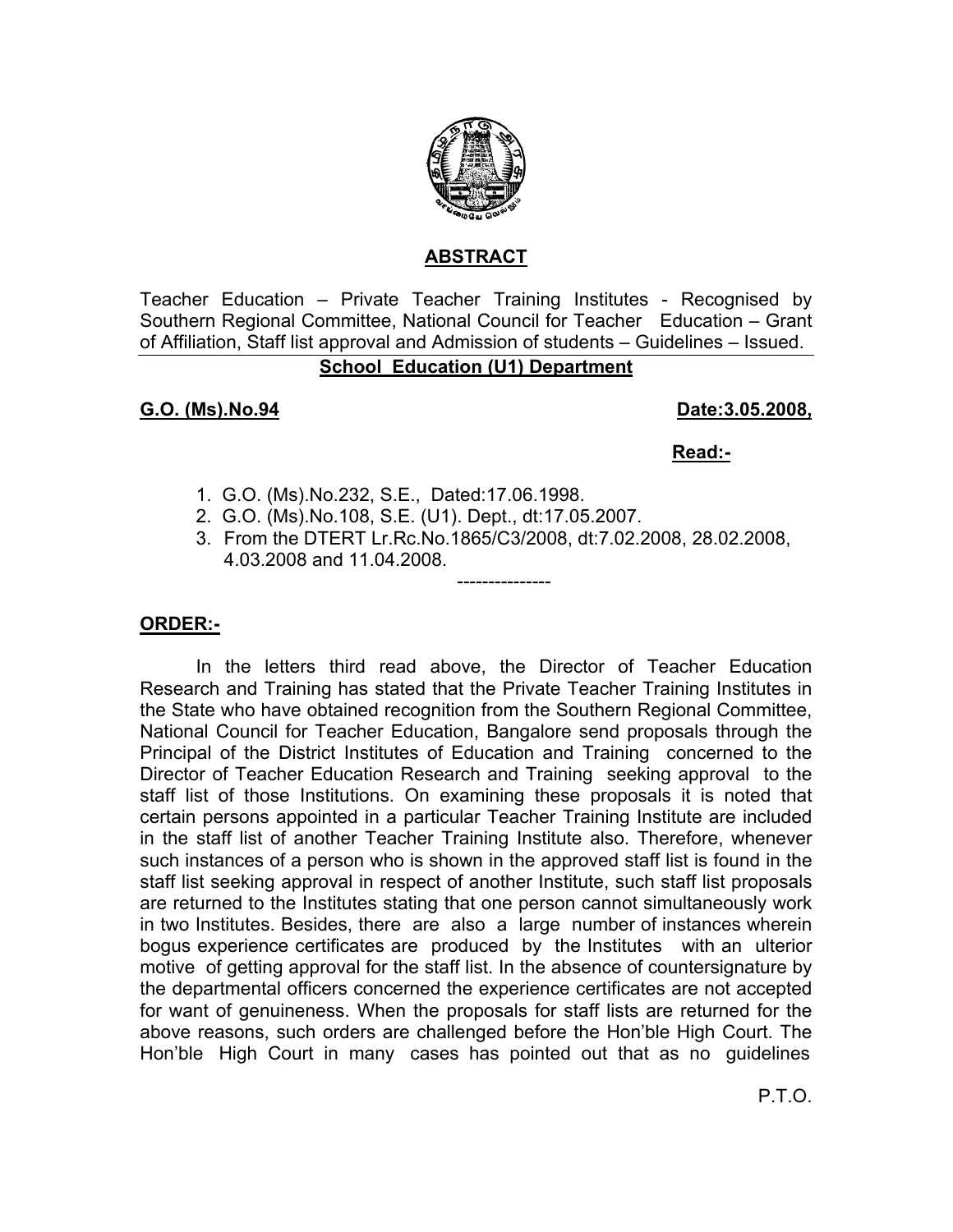prescribing the procedure have been issued by Government, returning the proposal pointing out the above nature of deficiency is not sustainable. The Director of Teacher Education Research and Training has also stated that in the above context it has become necessary to frame certain Guidelines governing the procedures for grant of approval for the staff list by the Director of Teacher Education Research and Training. Further, he has also stated that in respect of colleges offering B.Ed., and M.Ed., courses after getting recognition from NCTE, the Universities concerned in Tamil Nadu are granting affiliation to such colleges, only after which the colleges concerned are entitled to make admission of students.

 2. The Director of Teacher Education, Research and Training has therefore requested that Government may contemplate empowering the DTERT to grant Affiliation to the recognised Self-Financing Private Teacher Training Institutes by laying down certain norms therefor. The DTERT has also submitted a Draft Guidelines prescribing conditions for grant of affiliation, grant of approval for staff list, approval for list of students, attendance and condonation, visits to institutes and conduct of Diploma in Teacher Education exams and award of Diploma etc.,

 3. After careful consideration of the draft guidelines sent by the Director of Teacher Education Research and Training, the Government hereby issue the following guidelines which shall come into force with immediate effect:

#### **I. CONDITIONS FOR GRANT OF AFFILIATION TO NEW TEACHER TRAINING INSTITUTES:-**

- 1. The Application for Affiliation and Staff list Approval for the academic year should be submitted direct to the Directorate of Teacher Education, Research and Training, Chennai-600 006 in duplicate on or before 31<sup>st</sup> May of the year for which Affiliation is sought.
- 2. A Self-Financing Private Teacher Training Institute, seeking Affiliation and approval for Staff List from the DTERT, Chennai-6 should submit the Application in the Form prescribed in Annexure-I to Annexure- VI duly enclosing a copy of the Recognition order granted by the Southern Regional Committee, National Council for Teacher Education, Bangalore. All applications for Affiliation and Staff list Approval shall be processed and final decision, either granting Affiliation / Approval to staff list OR refusing the same shall be communicated to the institute concerned by  $20<sup>th</sup>$  June of that year.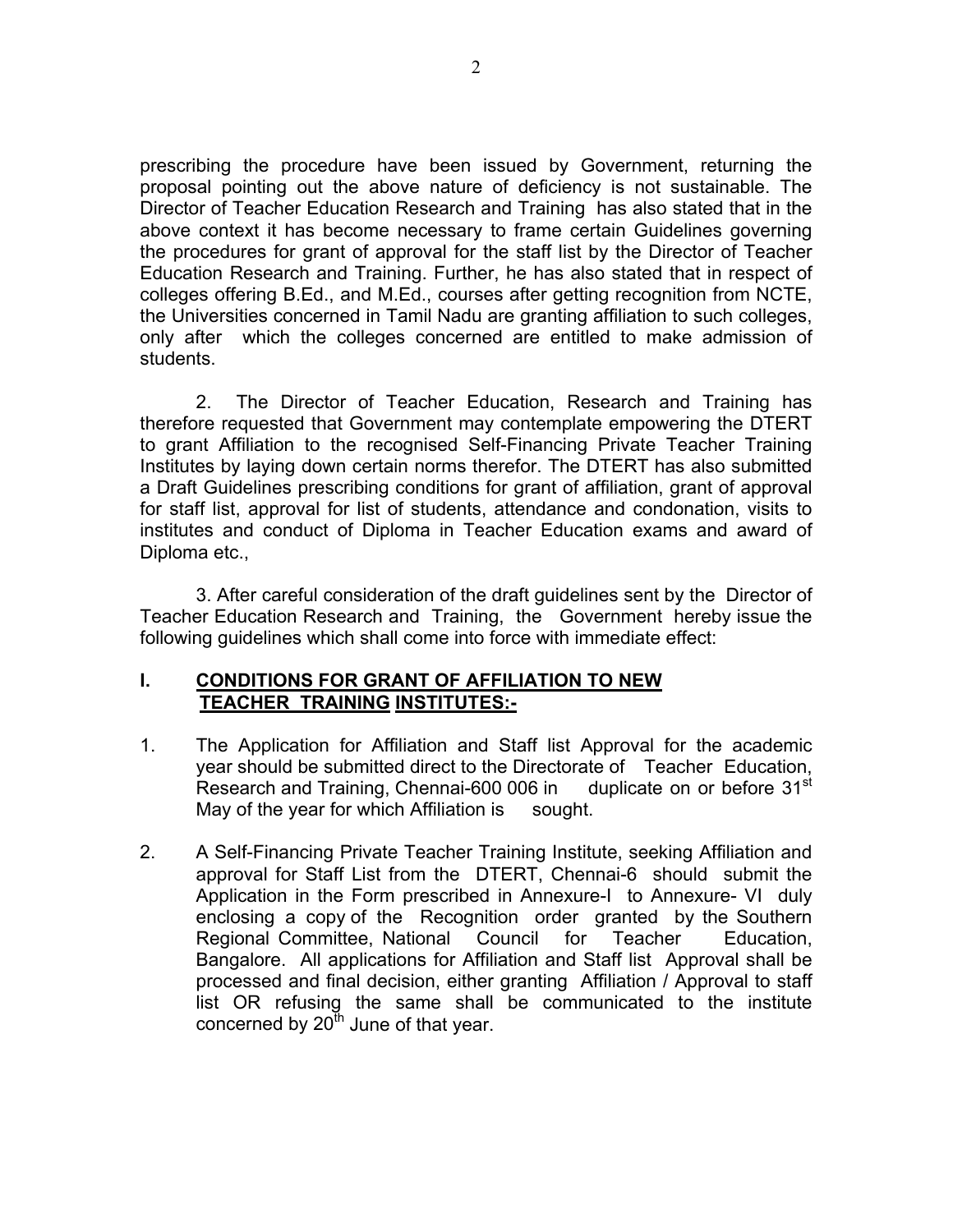3. Affiliation fee for D.T.Ed., course shall be Rs.25,000/-. (Rupees twenty five thousand only). This amount shall be remitted into the Treasury under the following head of account and the original Chalan should be attached to the Application:

> "0202 - Education, Sports, Art & Culture - 01 - General Education - 600 General - AG - Collection of Affiliation fees in respect of Self Financing Private Teacher Training Institutes". [DPC 0202 01 600 AG 0009]

 4. On receipt of Application for grant of Affiliation, the Director of Teacher Education Research and Training will instruct the Inspection Committee, consisting of the following officers to take up inspection of the applicant institute:-

| <i>i.</i> Principal of the District Institute of Education<br>and Training of the District concerned | – Convener. |
|------------------------------------------------------------------------------------------------------|-------------|
| ii. Revenue Divisional Officer of the division<br>concerned or his / her nominee                     | – Member    |
| iii. Executive Engineer, PWD of the District<br>concerned or his / her nominee                       | – Member.   |
| iv. Chief Educational Officer of the District<br>concerned                                           | – Member.   |

- 5. The following Documents / Certificates should be produced / should be made available to the Inspection Committee for scrutiny:
	- i. Original Trust/Society Deed indicating the member of the Trust / Society.
	- ii. Original Land Documents
	- iii. Original Building approval plan.
	- iv. List of equipments available and requirement as per syllabus
	- v. Building Completion Certificate
	- vi. Phase wise Plan of Construction
	- vii. Availability of Water.
	- viii. Availability of Sanitation
	- ix. Building Licence, Stability Certificate
	- x. Fire Protection Certificate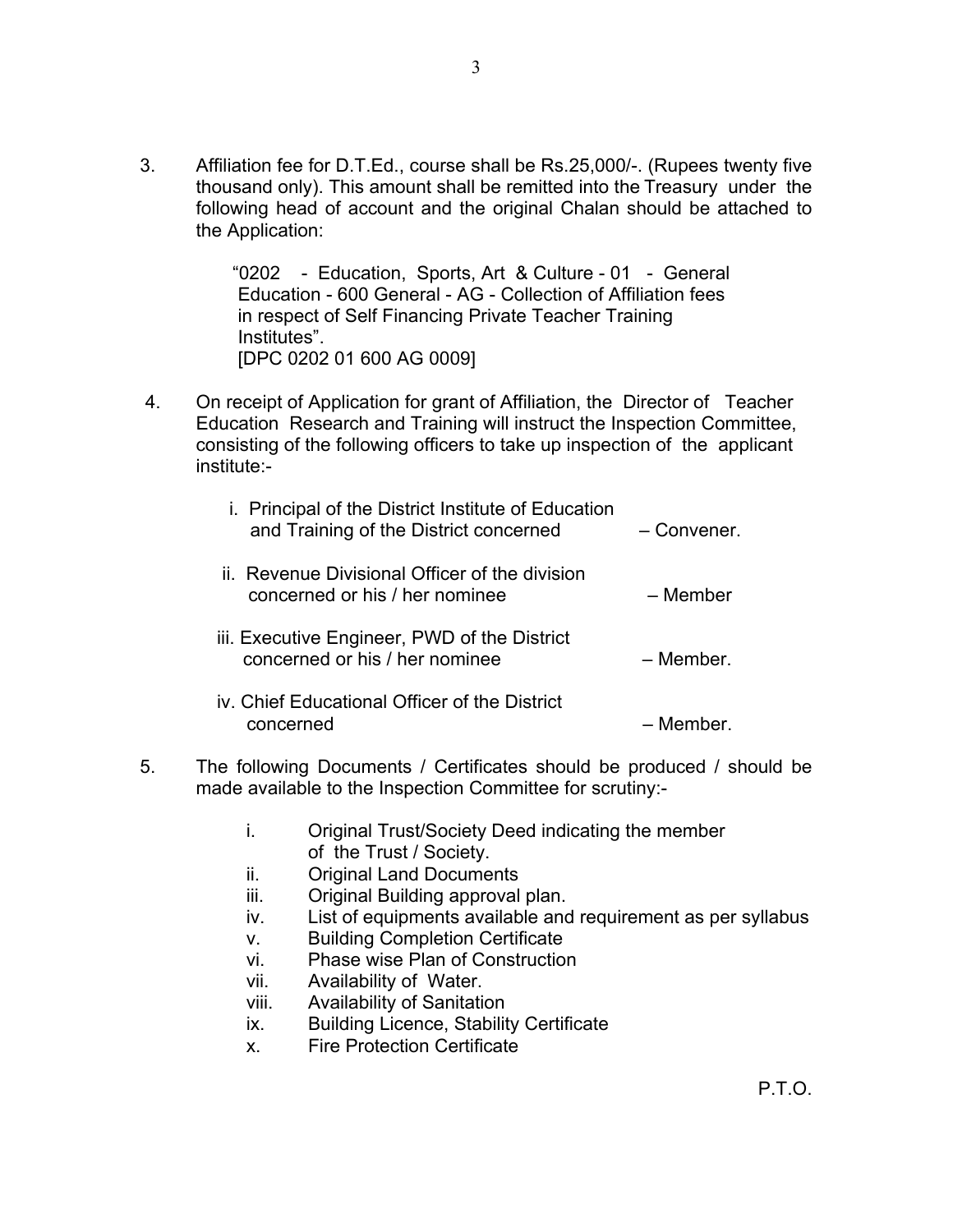- xi. Colour photographs indicating the following:
	- a. Front portion of the entire building in close view.
	- b. Back side of the entire building in close view.
	- c. Internal portion of atleast one class room
	- d. Internal portion of entire Institute with name board in close view.
	- e. Internal Portion of library room.
- xii. Classification of land Agricultural, Industrial or Residential.
- xiii. Availability of power supply and electrical connection as per norms
- xiv. Whether the building constructed is with reference to the approved building plan
- xv. Hostel facility if any.
- xvi. List of Teaching and Non-teaching staff.
- 6. On receipt of the report from the Inspection Committee and after satisfying that the conditions of affiliation are fulfilled, Affiliation will be granted, by the DTERT., Chennai-6, the authority competent to grant Affiliation in terms of section 14 (6) (a) of the Central Act 73 of 1993 and Affiliation will be cancelled where recognition has been refused by NCTE in terms of Sub-Section (b) of Section 14 (6) of the Central Act 73 of 1993.
- 7. In the case of non-compliance or non-fulfillment of one or more conditions, a report will be sent to the Southern Regional Committee, National Council for Teacher Education, Bangalore, regarding the factual position and Affiliation will be deferred till reply is received from the Southern Regional Committee.
- 8. As per Clause 8 (10) of NCTE Regulations, dated:27.12.2005 and Notified on 13.01.2006 and as per Clause 8 (12) of NCTE Regulations dated:10.12.2007 the students shall not be admitted without affiliation.

#### **II. AFFILIATION IN RESPECT OF EXISTING PRIVATE TEACHER TRAINING INSTITUTES:-**

1. The Educational Agency of every Teacher Training Institute which is a Private Teacher Training Institute and in existence on the date of publication of the Guidelines in the Tamil Nadu Government Gazette, shall before the expiry of Six months from that date make an application to the competent authority, viz, the DTERT., Chennai-6 for affiliation to continue to run such Institute.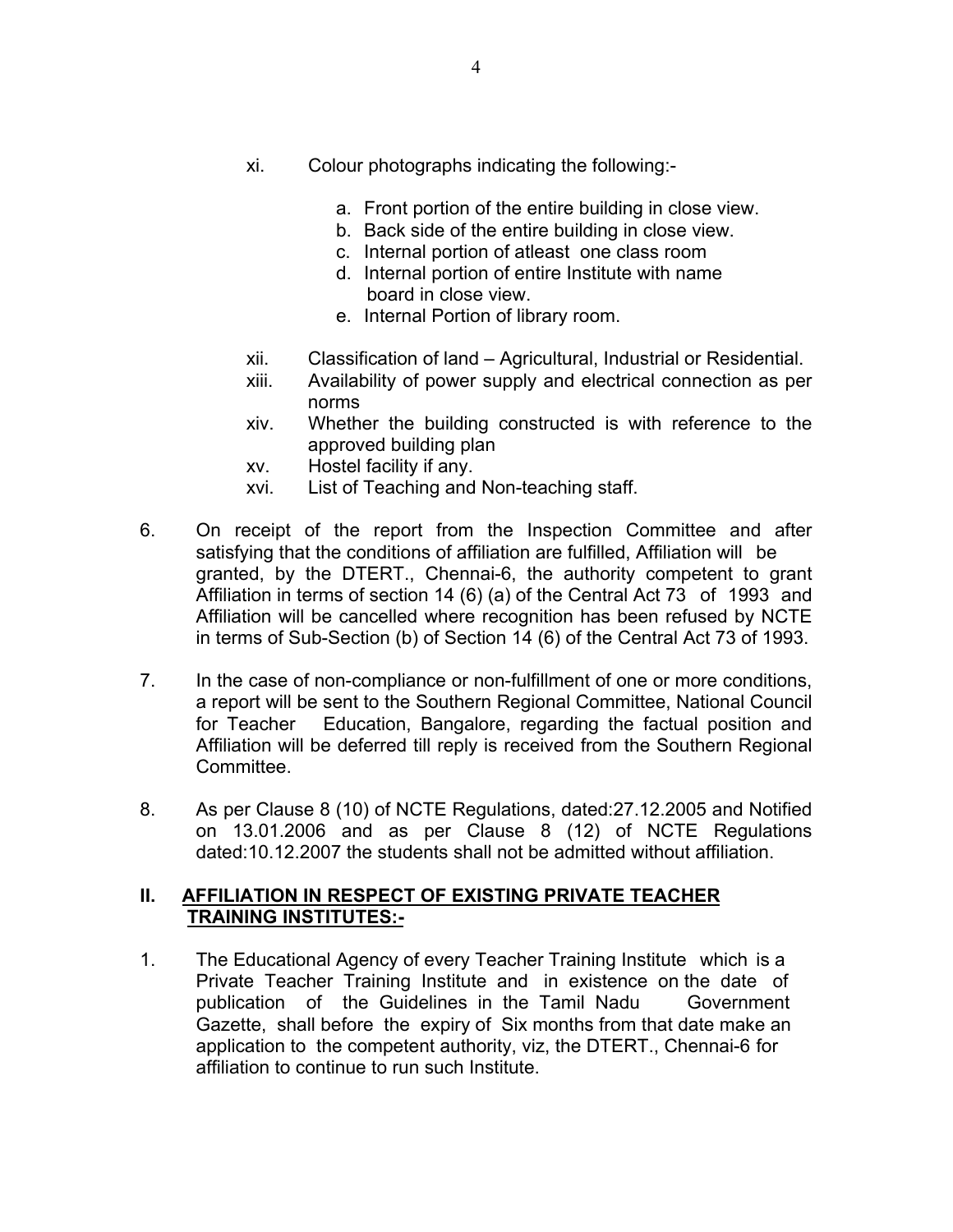- 2. Every such application shall:
	- (a) be in the prescribed form (Annexure-I to Annexure- VI)
	- (b) be accompanied by such fee not exceeding Rs.5,000/- (Rupees Five Thousand only) to be remitted into the Treasury under the following head of account and the original Chalan should be attached to the application:-

 "0202 - Education, Sports, Art & Culture - 01 - General Education - 600 General – AG - Collection of Affiliation fees in respect of Self Financing Private Teacher Training Institutes". [DPC 0202 01 600 AG 0009]

#### **III. GRANT OF APPROVAL TO THE STAFF LIST**

- 1. All the staff members including the Principal appointed in recognised Teacher Training Institute shall possess the educational qualification and previous experience as stipulated by the National Council for Teacher Education.
- 2. The experience certificate produced as proof of eligibility shall be obtained and Countersigned as follows:-
	- (i). The Elementary Teacher Training Experience Certificate:-
		- Should have been obtained from the Principal of the recognised Teacher Training Institute, wherein the candidate had worked; and
		- this certificate should be countersigned by the Principal, District Institutes of Education and Training concerned as to its genuineness.

P.T.O.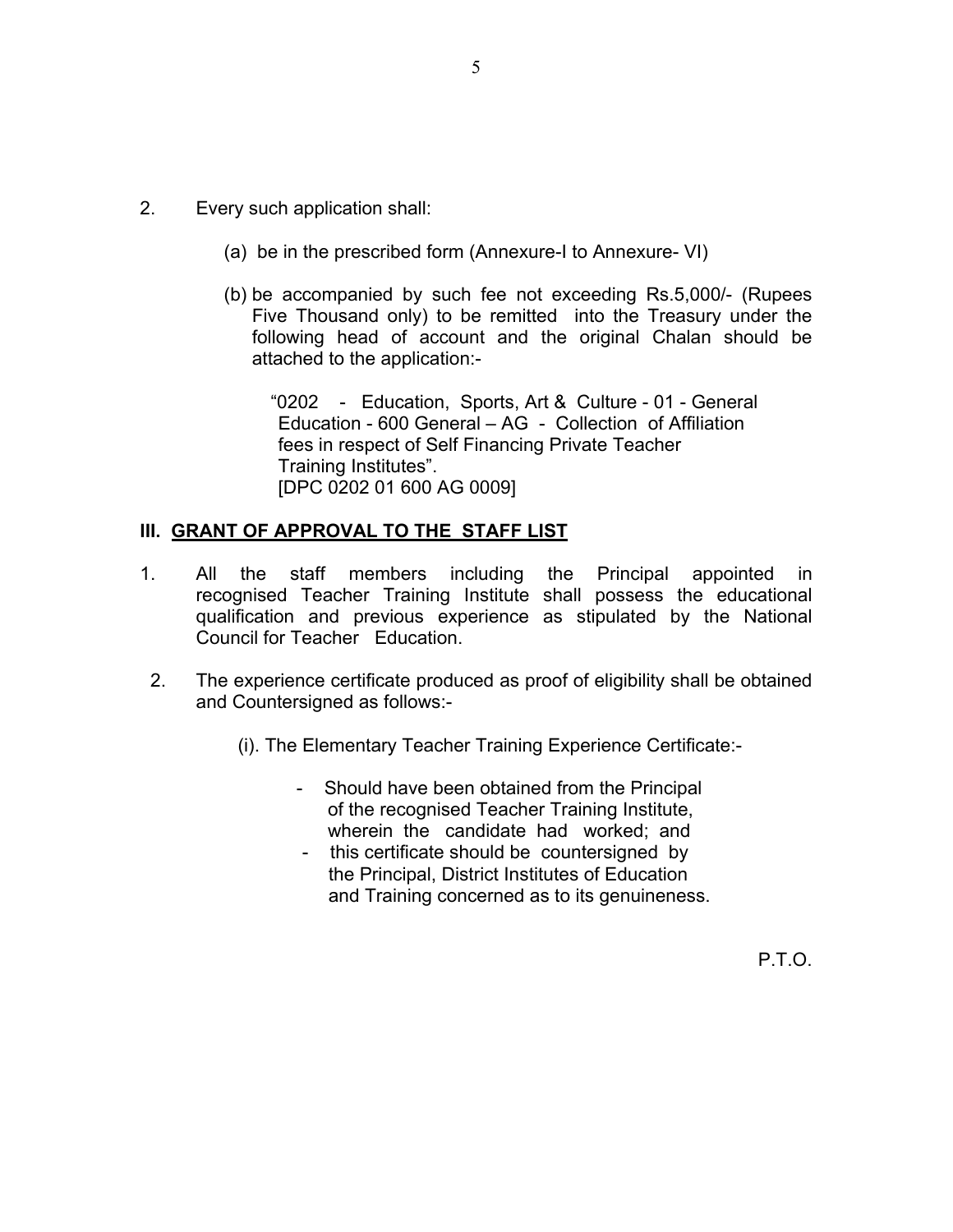(ii). The Primary School Teaching Experience Certificate:-

 -Should have been obtained from the Headmaster/Headmistress /Principal of the School as indicated in Col.(2,3 ) and this certificate should be countersigned by the officers as indicated in Col.4 below as to its genuineness.

| SI.<br>No.       | <b>Management</b>                                                 | <b>Type of School</b>         | <b>Authority from</b><br>whom<br>countersignature to<br>be obtained. |
|------------------|-------------------------------------------------------------------|-------------------------------|----------------------------------------------------------------------|
| (1)              | (2)                                                               | (3)                           | $\mathbf{A}$                                                         |
| 1 <sub>1</sub>   | Government / Corporation<br>Municipal / Aided/ Panchayat<br>Union | Primary/Middle<br>School      | <b>District Elementary</b><br><b>Educational Officer.</b>            |
| 2.               | Government/Corporation/Muni<br>cipal / Aided                      | <b>High School</b>            | Educational<br><b>District</b><br>Officer                            |
| 3.               | <b>Matriculation School</b>                                       | <b>High School</b>            | Inspector of<br><b>Matriculation Schools</b>                         |
| $\overline{4}$ . | Government<br>Corporation/<br>Municipal/Aided                     | Higher<br>Secondary<br>School | <b>Chief Educational</b><br>Officer                                  |
| 5.               | <b>Matriculation School</b>                                       | Higher<br>Secondary<br>School | Inspector of<br><b>Matriculation Schools</b>                         |

The staff on the date of submission of the Application for staff approval should not be working in any other Institute. If the staff was on the approved list of any other institute, the relieving order should be produced at the time of application. The relieving order should be duly signed by the Principal of the Private TTI concerned and countersigned by the Principal of the concerned DIET.

3. On receipt of the proposals from the institute, one copy out of the two copies received, will be sent by the DTERT to the Principal of the District Institute of Education and Training. On receipt of the proposal from the Directorate, the Principal of the DIET should thoroughly scrutinize the same and ensure whether the staffs appointed are possessing the qualifications as stipulated by the National Council for Teacher Education. After satisfying that the proposal contains all the details, he should verify the Photostat copies of the certificates attached to the proposals with the original certificates produced before him by the Institute and attest the copies of certificates and experience certificates. The principal will be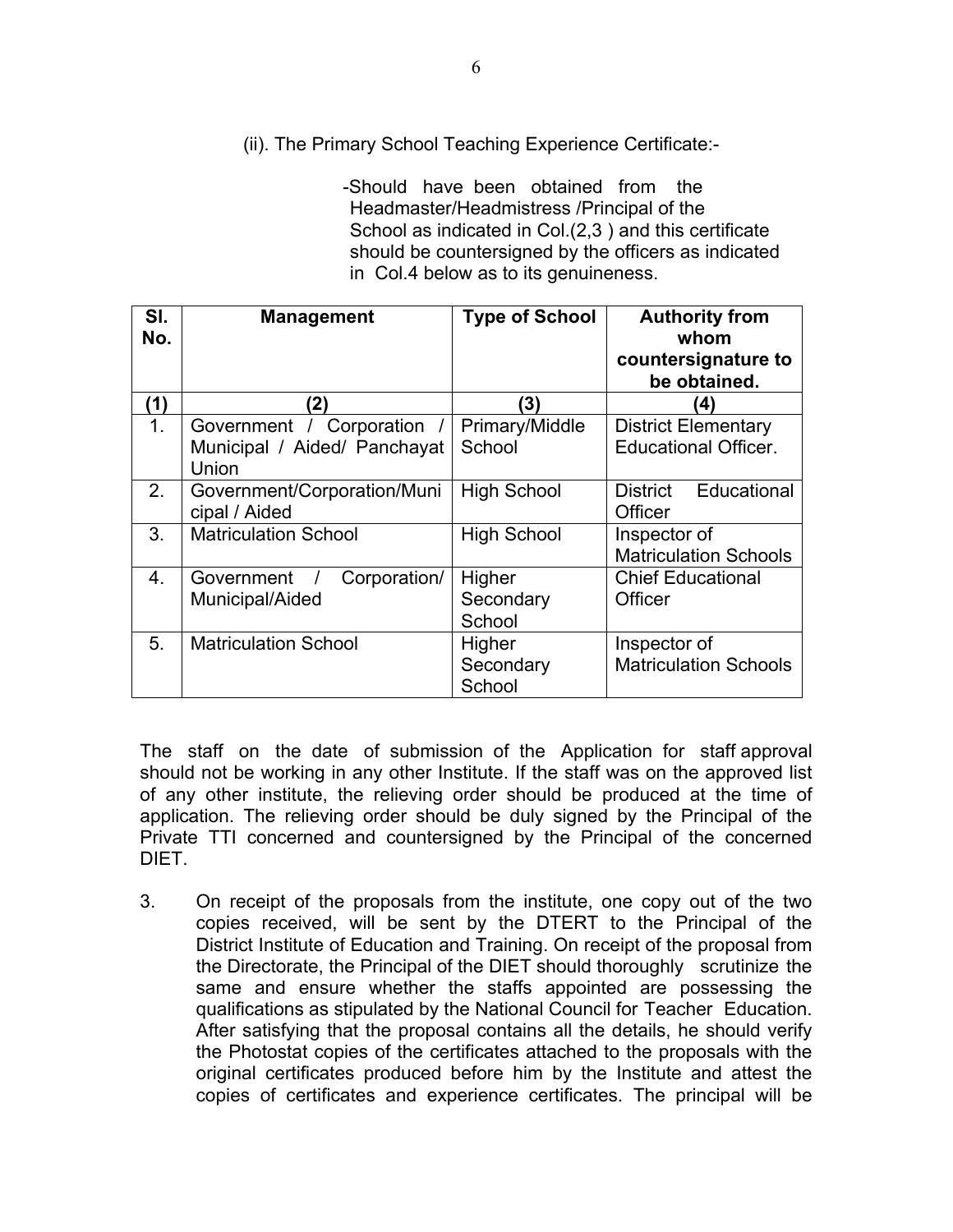personally held responsible for the correctness of entries as found in the certificate copies and bearing his attestation. The Principal will also take immediate action to contact the Members of the Inspection Committee and take up the Inspection after intimating the date of Inspection to the Institute concerned, well in advance.

- 4. The proposal should be submitted to the DTERT, by the Principal of the DIET with his recommendation / remarks along with the report of the inspection committee.
- 5. On receipt of the report from the Principal of the DIET, the same will be scrutinised and after satisfying that the requirements are fulfilled, Affiliation to the institute and also Approval to the Staff List will be granted by the Director of Teacher Education Research and Training.
- 6. The proposal which is not as per the conditions specified herein above shall be summarily rejected.

## **IV. ADMISSION OF STUDENTS:-**

- 1. Self-financing Private Teacher Training Institutes are permitted to make admission of students only after getting Affiliation and approval to the Staff list from the Director of Teacher Education Research and Training, Chennai-6.
- 2. The institute should not admit more than 50 percent of the intake as permitted by SRC, NCTE under management quota. The remaining 50 percent will be the Government quota. In respect of those Teacher Training Institutes which seek and get minority status, the number of seats under the management quota will be as per rules in force.
- 3. While making admission of students, the orders of Government regarding the number of students to be admitted, rule of reservation, reservation for special categories, percentage to be followed for Men and Women etc., shall be followed by the managements.
- 4. The list containing the names of students admitted under management quota should be submitted and approved by the DTERT as specified in G.O. (Ms). No.108, School Education (U1)Department, dated: 17.05.2007.
- 5. No admission shall be made after the last date as specified in G.O. (Ms).No.108, School Education (U1) Department, dated:17.05.2007.

P.T.O.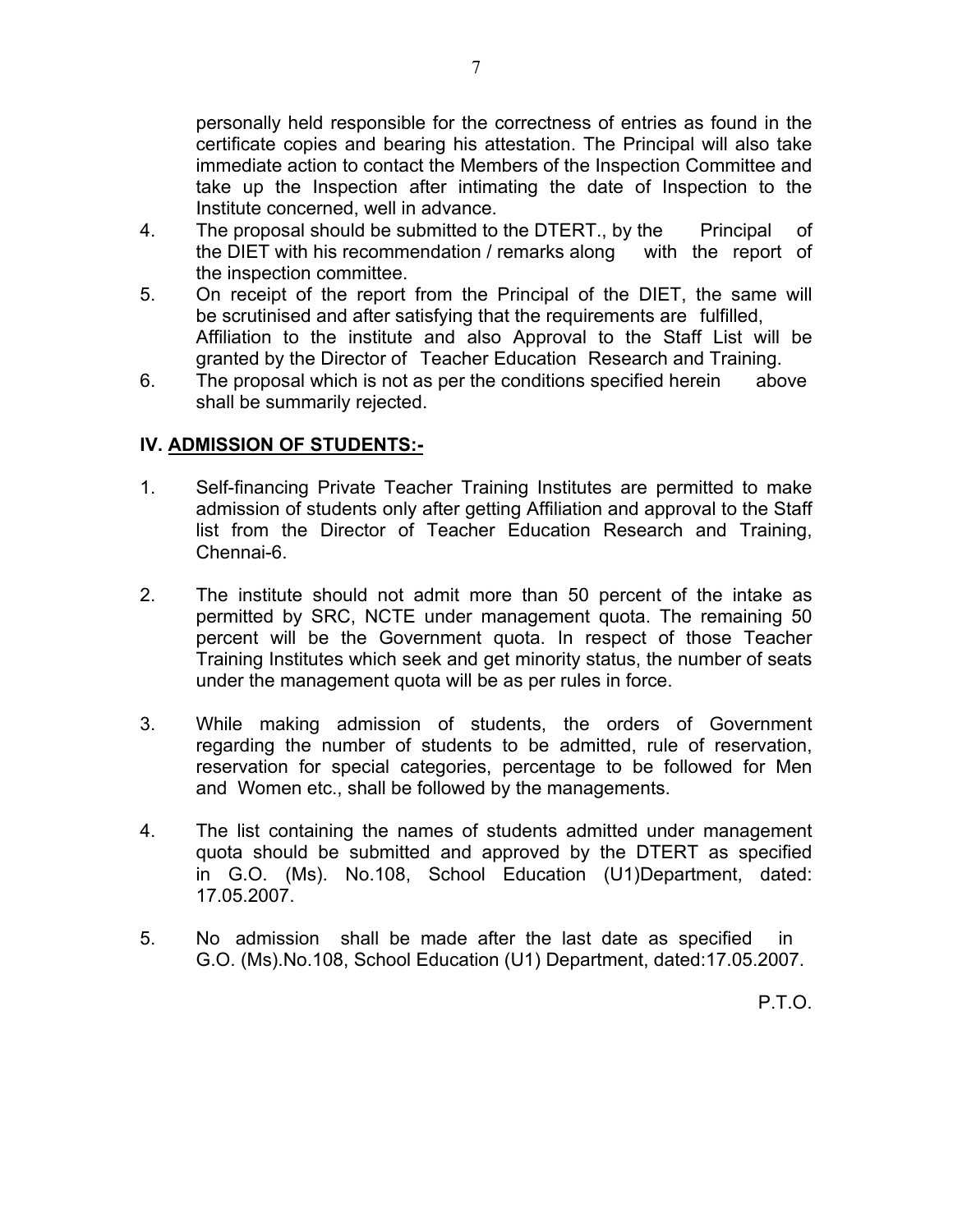## **V. ATTENDANCE AND CONDONATION:-**

- 1. Each student-trainee should have attended in the first year and second year for not less than 85 percent of the total number of working days. However, in supersession of the orders issued in the G.O. first read above condonation for shortage in attendance upto and inclusive of five days in the First year and or Second year on valid medical grounds shall be granted by the Joint Director of DTERT (Administration); and in the case of shortage exceeding five days upto and inclusive of 12 days in the First Year and or Second Year shall be granted by the DTERT., Chennai-6. However, shortage in attendance for a period exceeding twelve days in a year shall not be considered.
- 2. If the number of days of attendance falls short of the minimum prescribed, the student-trainee is not eligible to appear for the Public Examination in Diploma in Teacher Education conducted by the Director of Government Examinations, unless the shortage in attendance is condoned by the Competent Authority as specified in clause (1) above.

# **VI. VISITS TO INSTITUTES :-**

 The Principals of DIETs shall be competent, besides the Director and any other authority authorized by him in that behalf to make visits to the self financing Private Teacher Training Institutes, to ensure:-

- a. that the staff employed in the Institute, as approved by the Director of Teacher Education Research and Training are actually in position; and
- b. that the work relating to imparting instruction to the teacher trainees is taken up in accordance with the syllabus as prescribed by Government to achieve the object of qualitative education to the teacher-trainees. During the visit by the Director or his Subordinate officers or Principals of DIETs, if any lapse or deficiency is noticed, it shall be reported to the Southern Regional Committee, National Council for Teacher Education to proceed against the institute under Section 17 of the Central Act, 73 of 1993.

(By order of the Governor)

 M.Kutralingam, Secretary to Government.

To

The Director of Teacher Education, Research and Training, Chennai-6.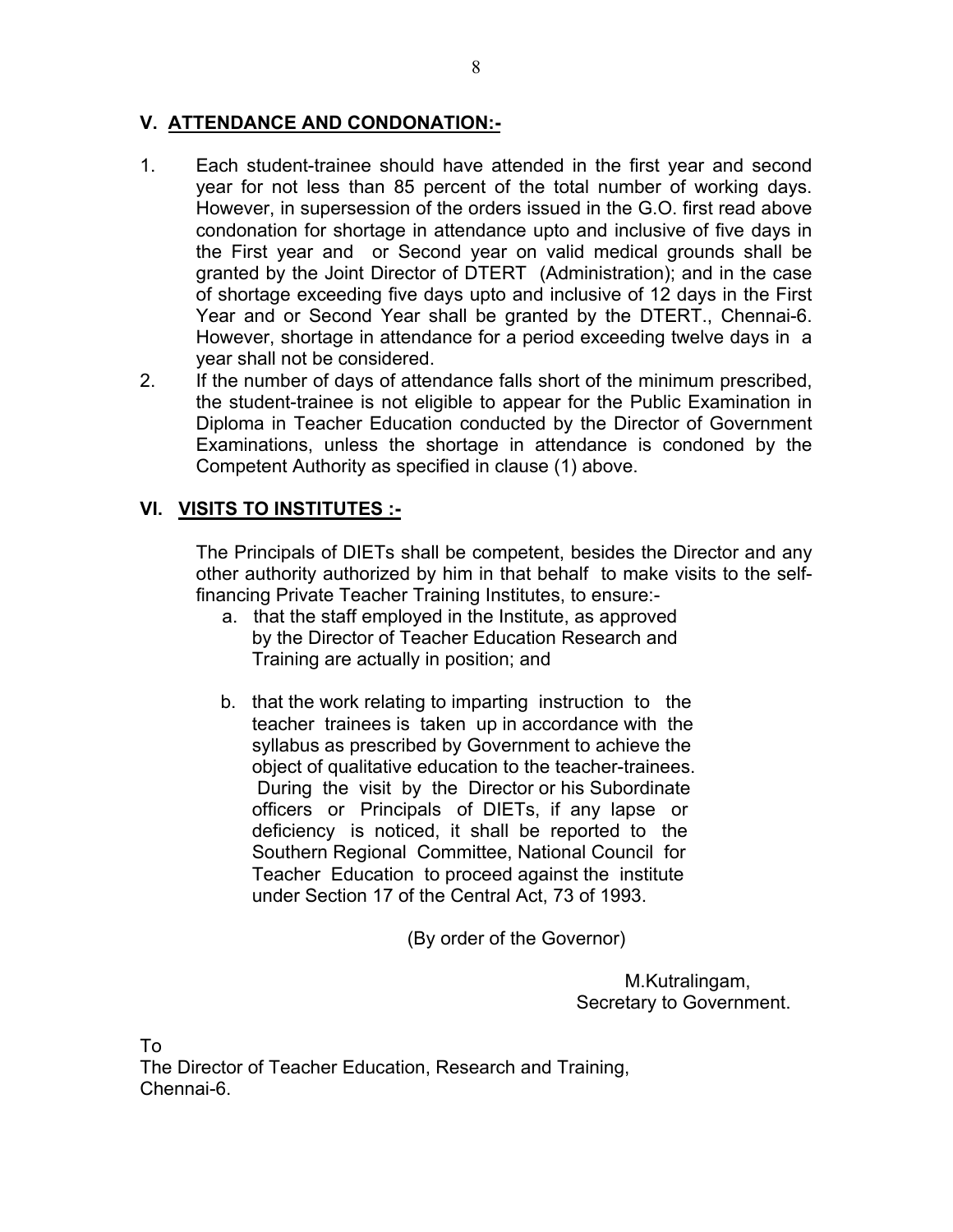Stationery and Printing Department, Chennai-2. Works Manager, Government Central Press, Chennai-79. (To publish in the Tamil Nadu Government Gazette.) Copy to The Regional Director, Southern Regional Committee, National Council for Teacher Education, 1<sup>st</sup> Floor, CSD Building, HMT Post, Bangalore-560 031. The Director of School Education,Chennai-6. The Director of Government Examinations, Chennai-6. All the District Collectors. (Thro' DTERT) The Principals of all DIETs. (Thro' DTERT) The Chief Engineer, Public Works Department, Chepauk, Chennai-5. The P.A. to Hon'ble Minister (Education), Chennai-9. The Finance Department, Chennai-9.

//Forwarded by order//

SECTION OFFICER.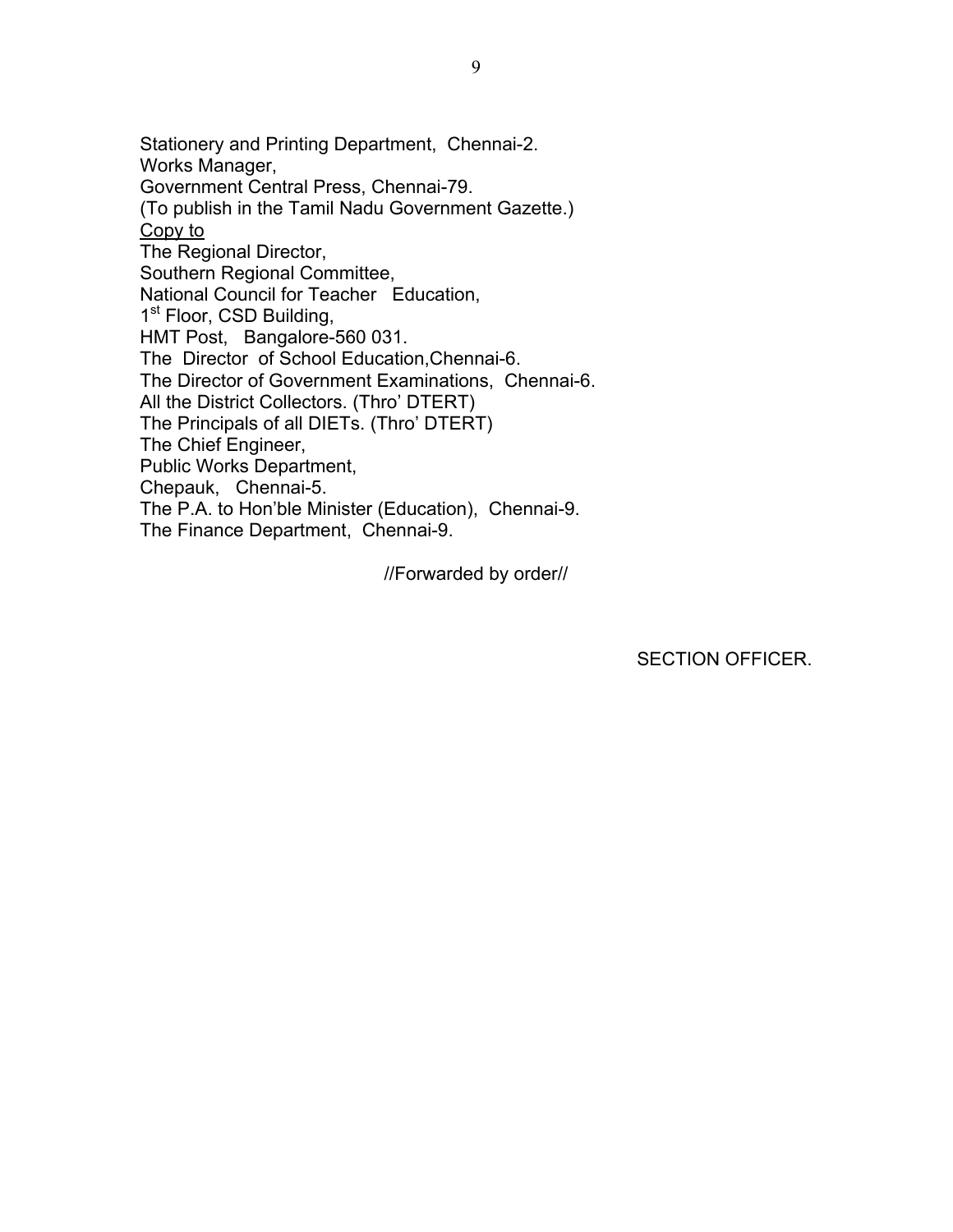# **( Annexure to G.O. (Ms).No.94, School Education (U1) Department dated:3.05.2008.)**

### **ANNEXURE I**

### **APPLICATION FOR AFFILIATION TO PRIVATE TEACHER TRAINING INSTITUTES INCLUDING THE EXISTING TTIS**

| 01 | Name & Complete Postal Address of the<br>Institute                                                                                                   |                                                            |
|----|------------------------------------------------------------------------------------------------------------------------------------------------------|------------------------------------------------------------|
| 02 | Nature of the TTI                                                                                                                                    | Minority / Non-Minority<br>Co-Ed. / Girls only / Boys only |
|    | Medium of Instruction                                                                                                                                |                                                            |
| 03 | a) Name & Address of the Educational<br>Agency which runs the TTI (With Phone<br>$No.$ )                                                             |                                                            |
|    | b) State whether it is a Registered Body.<br>lf<br>so, whether a copy of the by-laws /<br>constitution governing the Trust / Society<br>is enclosed? |                                                            |
| 04 | Name of the Affiliating Body                                                                                                                         | DTERT, Chennai-6                                           |
| 05 | Whether recognition from professional<br>bodies like, NCTE, if any was obtained. If<br>so, whether a copy of the Recognition order<br>is enclosed?   | YES / NO                                                   |
| 06 | Name & Address of the Chairman of the<br>Management Body with Telephone Number                                                                       |                                                            |
| 07 | Name & Address of the Secretary /<br>Correspondent of the TTI with Telephone<br>No.                                                                  |                                                            |
| 08 | Composition of the present Management<br>Body of the institution with full address of the<br>members (to be given as a list as<br>Annexure -I)       |                                                            |

P.T.O.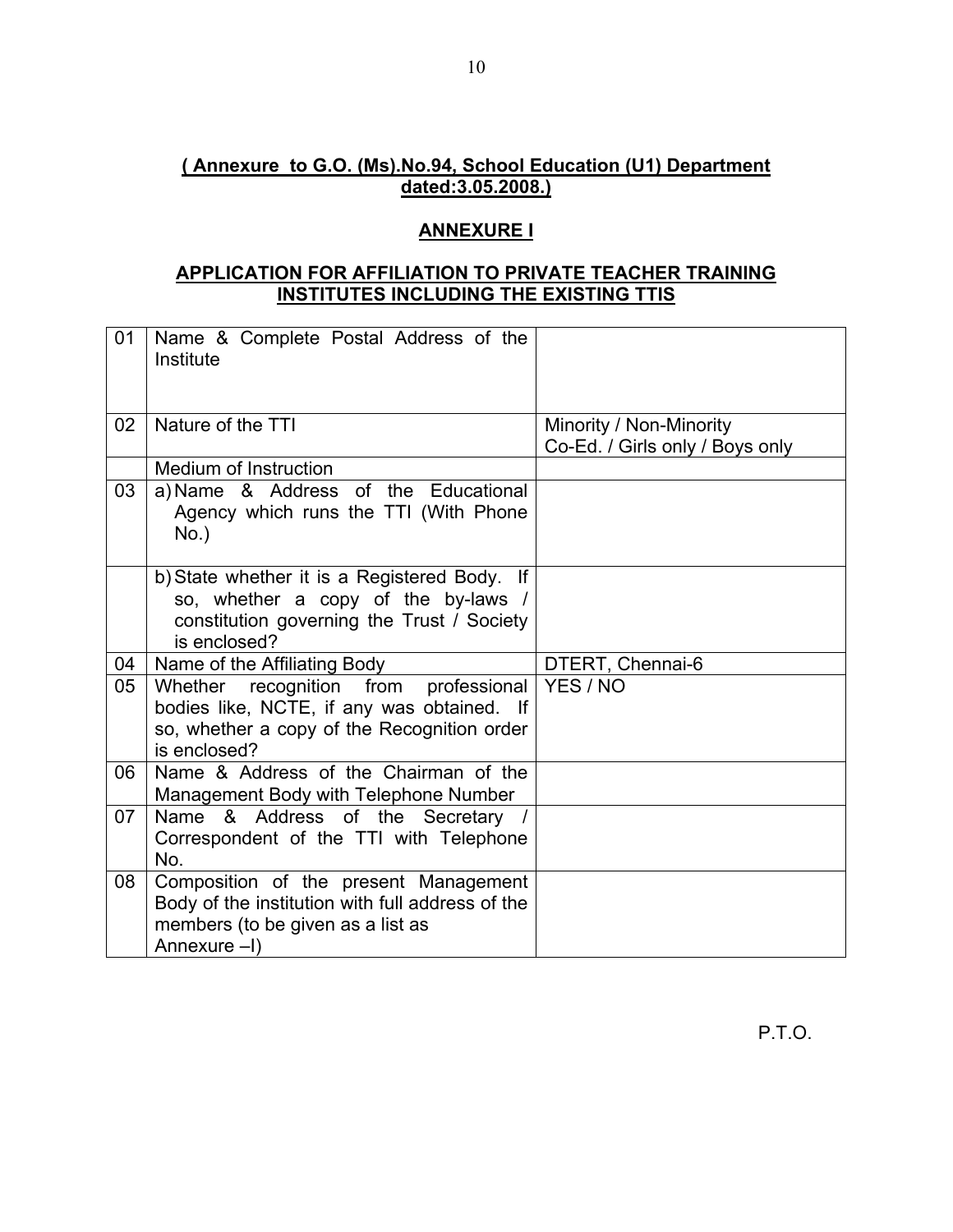| 09 | <b>ENDOWMENT:</b>                 |                                             |                             |  |
|----|-----------------------------------|---------------------------------------------|-----------------------------|--|
|    |                                   | a) State whether the Educational Agency has |                             |  |
|    |                                   | adequate Financial Resources (to provide    |                             |  |
|    |                                   | Buildings, Laboratories, Library, Physical  |                             |  |
|    |                                   | Education, Medical Care etc., to run the    |                             |  |
|    | Institute)?                       |                                             |                             |  |
|    | b) Financial Position / Status    | of the                                      |                             |  |
|    |                                   |                                             |                             |  |
|    |                                   | Educational Agency to be given briefly in a |                             |  |
|    |                                   | separate sheet. It should contain the       |                             |  |
|    | following details:                |                                             |                             |  |
|    | Cash Amount (In deposits)<br>i)   |                                             |                             |  |
|    |                                   | ii) Properties (Details) and Value of       |                             |  |
|    |                                   | Properties (A detailed schedule of          |                             |  |
|    | immovable properties              | viz. Land                                   |                             |  |
|    |                                   | (Survey No.), extent of land, present       |                             |  |
|    |                                   | value, details of building, present value   |                             |  |
|    | may be given)                     |                                             |                             |  |
|    | c) Whether the Educational Agency | has                                         |                             |  |
|    |                                   | created endowment as per the norms laid     |                             |  |
|    |                                   | down by the NCTE for starting a new TTI     |                             |  |
|    |                                   | and additional endowment at the rates       |                             |  |
|    |                                   | prescribed by the NCTE for opening of       |                             |  |
|    |                                   | new courses? If so, whether a copy of the   |                             |  |
|    | FD for endowment is enclosed?     |                                             |                             |  |
|    |                                   |                                             |                             |  |
| 10 |                                   | Name of other TTIs in the district in which |                             |  |
|    |                                   | the proposed TTI is to be established and   |                             |  |
|    | distance between them<br>the      | and<br>the                                  |                             |  |
|    | proposed TTI.                     |                                             |                             |  |
|    |                                   |                                             |                             |  |
|    | <b>Name of the TTI</b>            | <b>Distance from the</b>                    | <b>Permitted Intake per</b> |  |
|    |                                   | proposed TTI                                | annum                       |  |
|    |                                   |                                             |                             |  |
|    |                                   |                                             |                             |  |
|    |                                   |                                             |                             |  |
|    |                                   |                                             |                             |  |
|    |                                   |                                             |                             |  |
|    |                                   |                                             |                             |  |
|    |                                   |                                             |                             |  |
|    |                                   |                                             |                             |  |
|    |                                   |                                             |                             |  |
|    |                                   |                                             |                             |  |
|    |                                   |                                             |                             |  |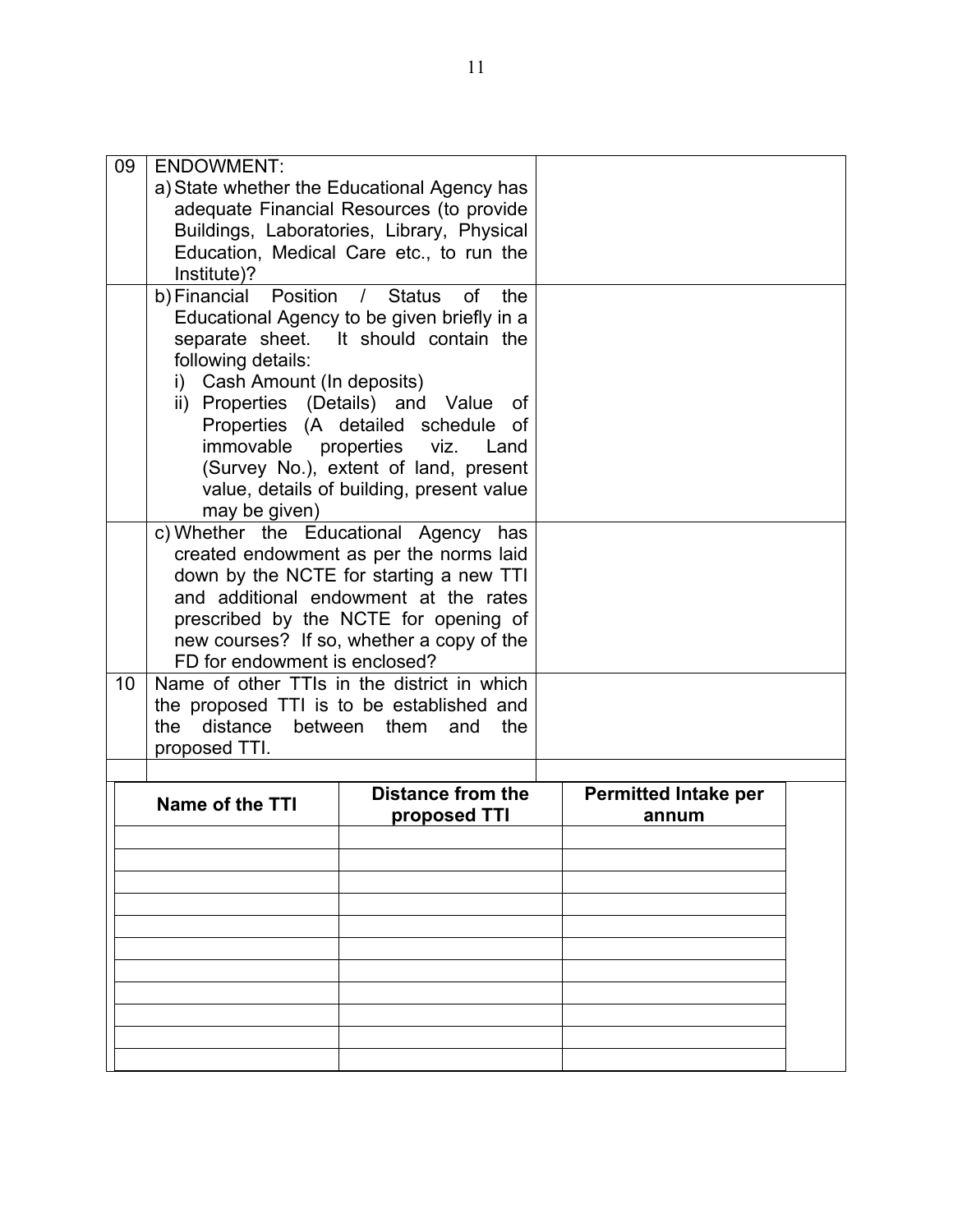| 11                                                    | Name of Primary, Upper Primary, High and<br>Higher Secondary Schools within a radius of<br>15 Km from the Proposed TTI with details of<br>strength of standards (I to VIII) |                 |                                                     |                                        |                                                 |  |
|-------------------------------------------------------|-----------------------------------------------------------------------------------------------------------------------------------------------------------------------------|-----------------|-----------------------------------------------------|----------------------------------------|-------------------------------------------------|--|
| Name of the Primary /<br><b>Upper Primary School</b>  |                                                                                                                                                                             | <b>Distance</b> | No. of students studying<br>in standard (I to VIII) |                                        | No. of<br><b>Section from</b><br>Std. I to VIII |  |
|                                                       |                                                                                                                                                                             |                 |                                                     |                                        |                                                 |  |
|                                                       |                                                                                                                                                                             |                 |                                                     |                                        |                                                 |  |
| 12                                                    | Need for the opening of the TTI in the locality<br>(to be briefly stated)                                                                                                   |                 |                                                     |                                        |                                                 |  |
| 13                                                    | Courses for which the Educational Agency<br>proposes to offer instructions                                                                                                  |                 |                                                     |                                        |                                                 |  |
| <b>Name of the Teacher Education</b><br><b>Course</b> |                                                                                                                                                                             |                 |                                                     | <b>Number of Sections in each year</b> |                                                 |  |
|                                                       |                                                                                                                                                                             |                 |                                                     |                                        | (in accordance with permitted intake)           |  |
|                                                       |                                                                                                                                                                             |                 |                                                     |                                        |                                                 |  |
| 14                                                    | Whether the Educational<br>appointed Qualified Teaching staff<br>prescribed by the NCTE?                                                                                    |                 | Agency<br>has<br>as                                 |                                        |                                                 |  |
| 15                                                    | Whether<br>the Educational<br>submitted the list of faculty for verification of<br>their<br>qualification<br>concerned?                                                     | through         | Agency<br>has<br>the<br><b>DIET</b>                 |                                        |                                                 |  |
| 16                                                    | Whether the Educational Agency agrees to<br>undertake not to collect capitation fees or<br>donation from the students or their parents?                                     |                 |                                                     |                                        |                                                 |  |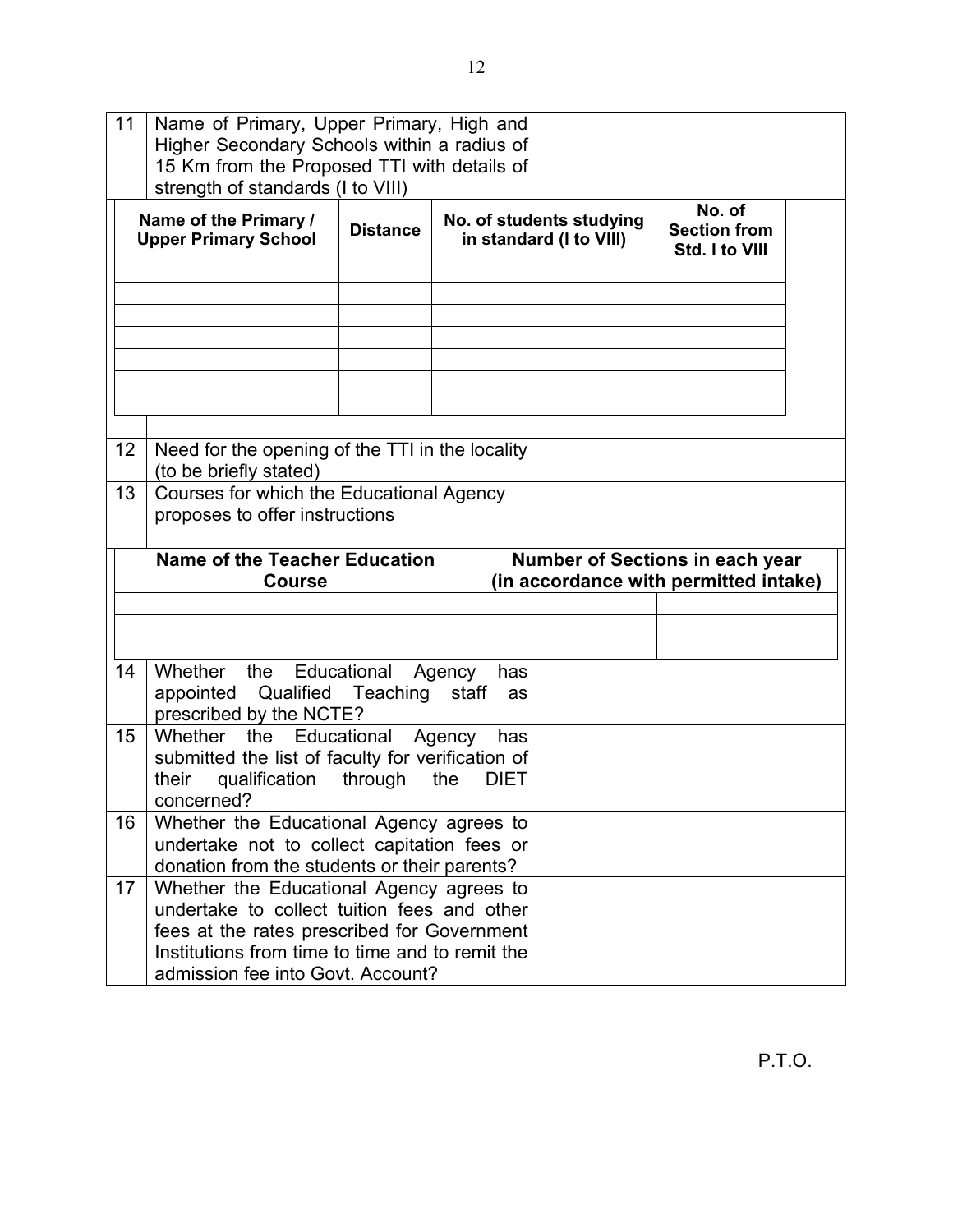| 18         |                                                                                                                                                              | a) Whether the Educational Agency   YES / NO<br>to<br>undertakes<br>follow<br>reservation in force (as laid down by the<br>Government and as changed from time to<br>time) in the matter of admission?<br>b) If it is an existing TTI, whether it has been<br>following rule of reservation in the case of<br>admission as formulated by Government<br>from time to time (to give break-up<br>figures, year wise for the past three<br>years) | 0f<br>YES / NO |                                      |                                  |  |
|------------|--------------------------------------------------------------------------------------------------------------------------------------------------------------|-----------------------------------------------------------------------------------------------------------------------------------------------------------------------------------------------------------------------------------------------------------------------------------------------------------------------------------------------------------------------------------------------------------------------------------------------|----------------|--------------------------------------|----------------------------------|--|
|            | Whether the Educational Agency<br>C)<br>agrees to adopt the Roster system in<br>of<br>Appointment<br>the<br>matter<br>οf<br>Teaching and Non-Teaching staff? |                                                                                                                                                                                                                                                                                                                                                                                                                                               |                | YES / NO                             |                                  |  |
| 19         |                                                                                                                                                              | Sanctioned strength in each year and the<br>number of students admitted:                                                                                                                                                                                                                                                                                                                                                                      |                |                                      |                                  |  |
| SI.<br>No. |                                                                                                                                                              | <b>Course</b>                                                                                                                                                                                                                                                                                                                                                                                                                                 | Year           | <b>Sanctioned</b><br><b>Strength</b> | <b>Number</b><br><b>Admitted</b> |  |
|            |                                                                                                                                                              |                                                                                                                                                                                                                                                                                                                                                                                                                                               |                |                                      |                                  |  |
|            |                                                                                                                                                              |                                                                                                                                                                                                                                                                                                                                                                                                                                               |                |                                      |                                  |  |
| 20         |                                                                                                                                                              | Whether the TTI is admitting students<br>through Single Window System of selection<br>made by the Government? If so, number of                                                                                                                                                                                                                                                                                                                |                |                                      |                                  |  |
| 21         |                                                                                                                                                              | seats filled through Single Window System.<br>Whether the TTI will admit all the SWS<br>candidates in the seats to be earmarked for<br>them? If so, number of seats to be filled<br>through SWS.                                                                                                                                                                                                                                              |                |                                      |                                  |  |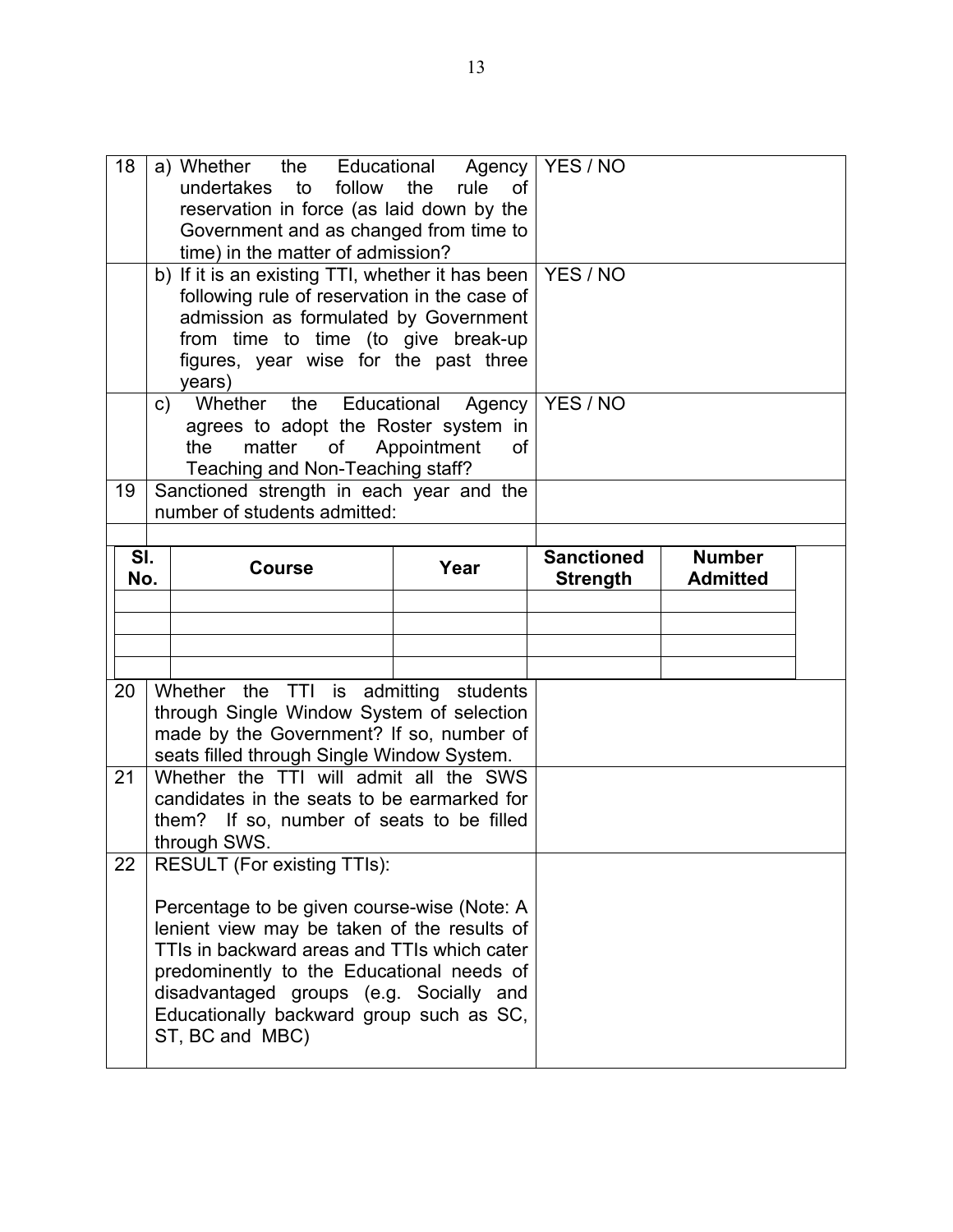| <b>Community</b> | Date of<br>appoint<br>ment |
|------------------|----------------------------|
|                  |                            |
|                  |                            |
|                  |                            |
|                  |                            |
|                  |                            |
|                  |                            |
|                  |                            |
|                  |                            |
|                  |                            |
|                  |                            |
|                  |                            |
|                  |                            |
|                  |                            |
|                  |                            |
|                  |                            |
|                  |                            |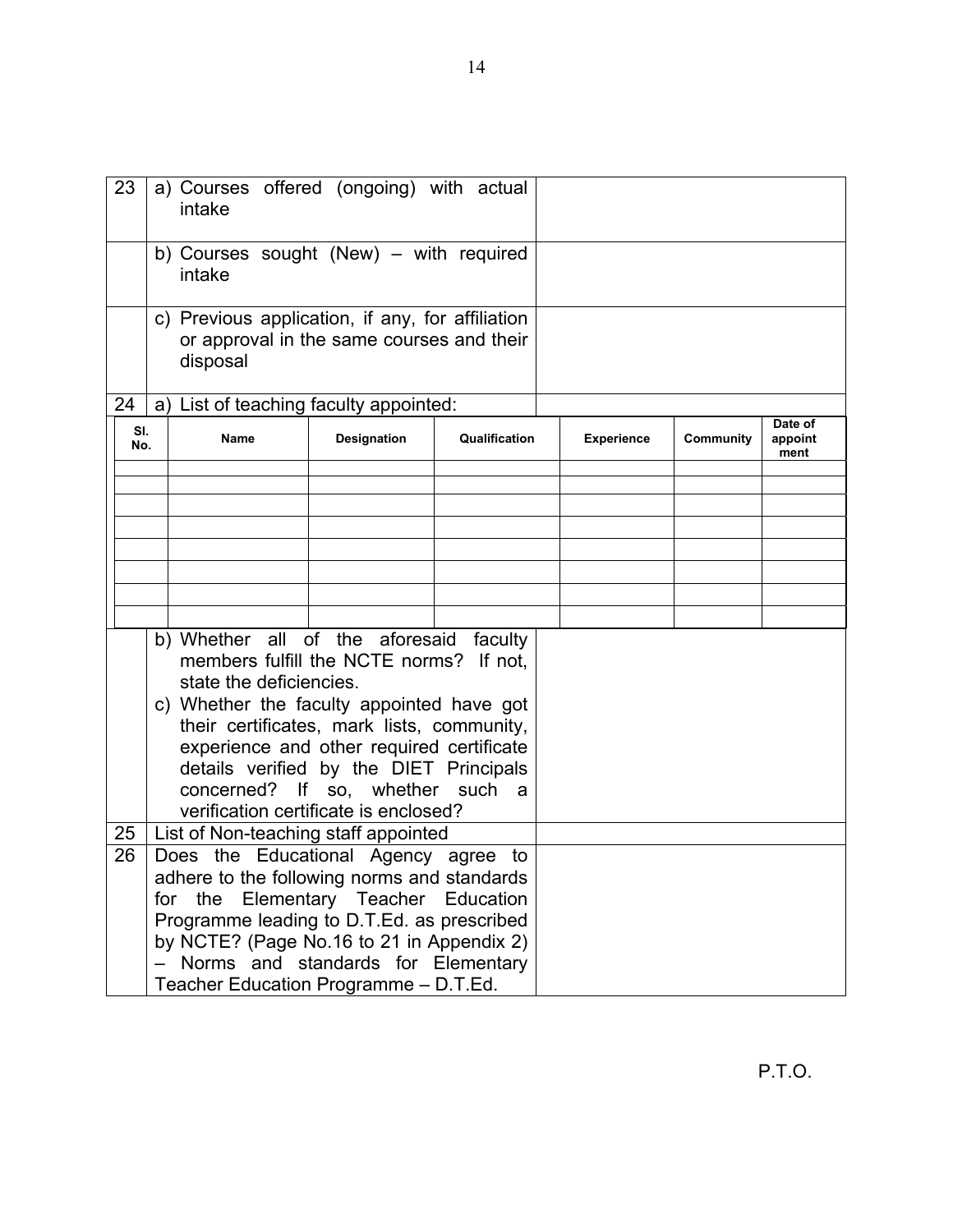| Name of the<br><b>Whether full-</b><br>Scale of<br><b>Present</b><br><b>Signature</b><br><b>Teachers Faculty</b><br><b>Designation</b><br>Age<br>time or part-<br>of the Staff<br><b>Salary</b><br>Pay<br><b>Wise</b><br>time |  |
|-------------------------------------------------------------------------------------------------------------------------------------------------------------------------------------------------------------------------------|--|
|                                                                                                                                                                                                                               |  |
|                                                                                                                                                                                                                               |  |
|                                                                                                                                                                                                                               |  |
|                                                                                                                                                                                                                               |  |
|                                                                                                                                                                                                                               |  |
|                                                                                                                                                                                                                               |  |
|                                                                                                                                                                                                                               |  |
|                                                                                                                                                                                                                               |  |
|                                                                                                                                                                                                                               |  |
|                                                                                                                                                                                                                               |  |
| 28<br>Physical facilities available at present<br>for<br>academic                                                                                                                                                             |  |
| a) Minimum<br>requirement<br>purpose as per the NCTE norms (the land                                                                                                                                                          |  |
| should be in a contiguous stretch)                                                                                                                                                                                            |  |
| b) Land available for the TTI and Registered                                                                                                                                                                                  |  |
| in the Name of the TTI / Educational                                                                                                                                                                                          |  |
| Agency Site, Survey No. Extent in<br>Hectares (Copy of the documents                                                                                                                                                          |  |
| assigning the land of the TTI to be                                                                                                                                                                                           |  |
| enclosed)                                                                                                                                                                                                                     |  |
| c) Buildings: Block Wise (Area - Wise)                                                                                                                                                                                        |  |
| No. of                                                                                                                                                                                                                        |  |
| Labs<br>No. of<br><b>Student</b><br>Work-<br><b>Staff</b><br>Admn.<br>Phy.<br>Total<br>SI. No<br>Library<br><b>Class</b><br>Common<br><b>Toilet</b><br>Auditorium                                                             |  |
| Office<br>Shop/St<br>Room<br>Edn.<br>Area<br>Room<br><b>Rooms</b><br>ore                                                                                                                                                      |  |
| <b>Rooms</b>                                                                                                                                                                                                                  |  |
|                                                                                                                                                                                                                               |  |
|                                                                                                                                                                                                                               |  |
|                                                                                                                                                                                                                               |  |
| Total                                                                                                                                                                                                                         |  |
|                                                                                                                                                                                                                               |  |
| HOSTEL (If available)<br>29                                                                                                                                                                                                   |  |
| a) Location of the Hostel for Men                                                                                                                                                                                             |  |
| b) Location of the Hostel for Women                                                                                                                                                                                           |  |
| c) Name of the Warden of the Hostel for<br>Men / women                                                                                                                                                                        |  |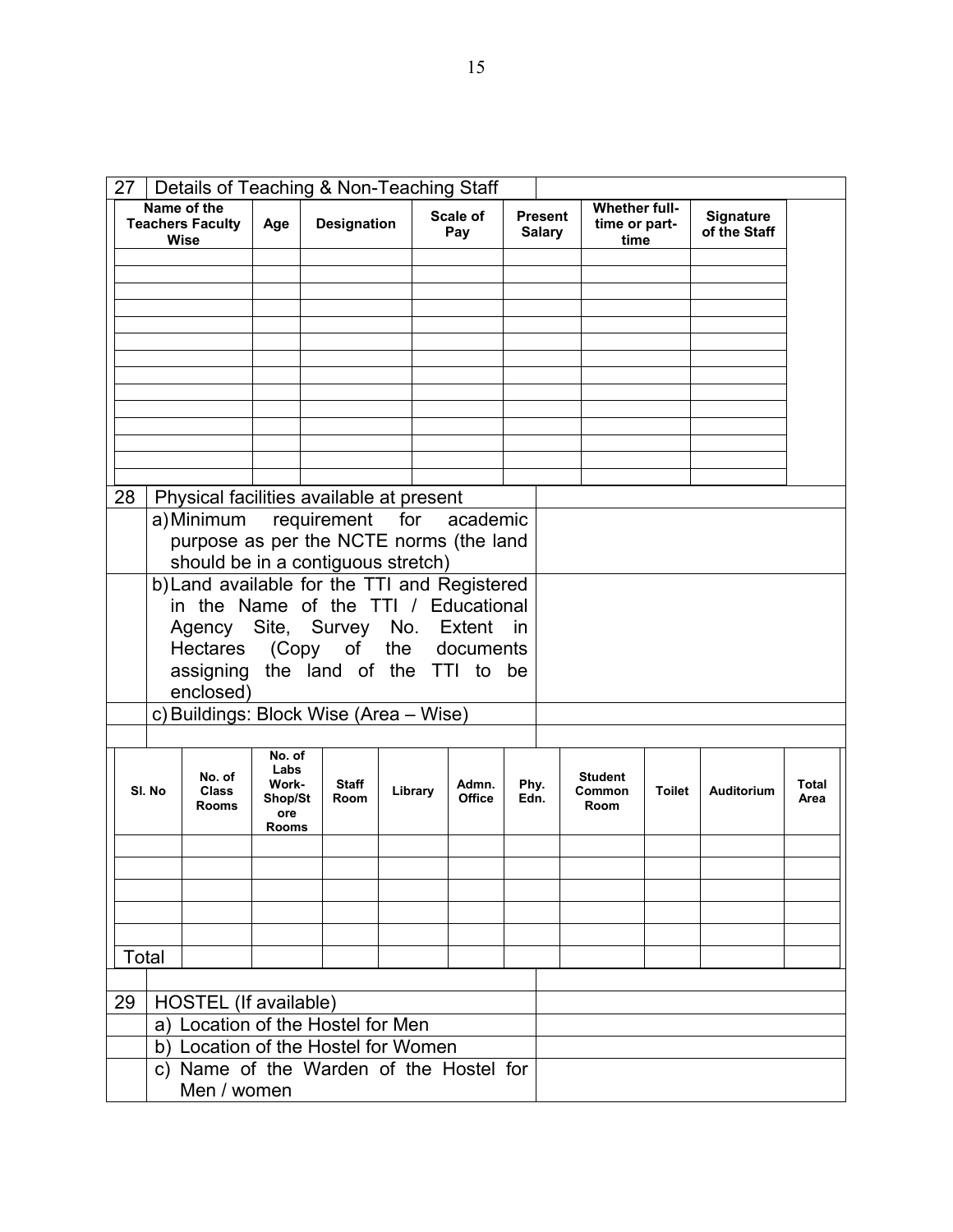|                  | d) Name of the Dy. Warden/Visiting Warden, |                                                  |                    |  |      |  |
|------------------|--------------------------------------------|--------------------------------------------------|--------------------|--|------|--|
|                  |                                            | etc.                                             |                    |  |      |  |
|                  |                                            | e) Name of the Staff in the Hostel               |                    |  |      |  |
|                  |                                            | Warden                                           |                    |  |      |  |
|                  |                                            | Dy. Warden                                       |                    |  |      |  |
|                  |                                            | Manager                                          |                    |  |      |  |
|                  |                                            | Store-Keeper                                     |                    |  |      |  |
|                  |                                            | Cook                                             |                    |  |      |  |
|                  |                                            | Gardeners                                        |                    |  |      |  |
|                  |                                            | Scavengers                                       |                    |  |      |  |
|                  |                                            | Watchman                                         |                    |  |      |  |
|                  |                                            | Sweeper                                          |                    |  |      |  |
|                  |                                            | <b>Others</b>                                    |                    |  |      |  |
|                  | f)                                         | Rooms available in the Hostel                    |                    |  |      |  |
|                  |                                            | (i) For one (Single Room)                        |                    |  |      |  |
|                  |                                            | (ii) For two (Double Room)                       |                    |  |      |  |
|                  |                                            | (iii) For three (Room for three persons)         |                    |  |      |  |
|                  |                                            | (iv) For four (Room for four persons)            |                    |  |      |  |
|                  |                                            | g) Total area                                    |                    |  |      |  |
|                  |                                            | h) Total Built-in-Area                           |                    |  |      |  |
|                  | i)                                         | Proposed room rent for each student per          |                    |  |      |  |
|                  |                                            | month                                            |                    |  |      |  |
|                  |                                            | j) Proposed other charges (Electricity etc.,)    |                    |  |      |  |
|                  |                                            | from each student per month                      |                    |  |      |  |
|                  |                                            | k) Anticipated Mess Fees for each student        |                    |  |      |  |
|                  |                                            | per month                                        |                    |  |      |  |
|                  |                                            | I) Proposed Caution Deposit from each<br>student |                    |  |      |  |
|                  |                                            |                                                  |                    |  |      |  |
| 30               |                                            | Details of Staff Quarters (if available)         |                    |  |      |  |
|                  |                                            |                                                  |                    |  |      |  |
| SI.              |                                            |                                                  |                    |  |      |  |
| No.              |                                            | <b>Designation</b>                               | <b>Description</b> |  | Area |  |
| 1.               |                                            | Principal                                        |                    |  |      |  |
| 2.               |                                            | <b>Teaching Staff</b>                            |                    |  |      |  |
| $\overline{3}$ . |                                            | Non-Teaching Staff                               |                    |  |      |  |
|                  |                                            |                                                  |                    |  |      |  |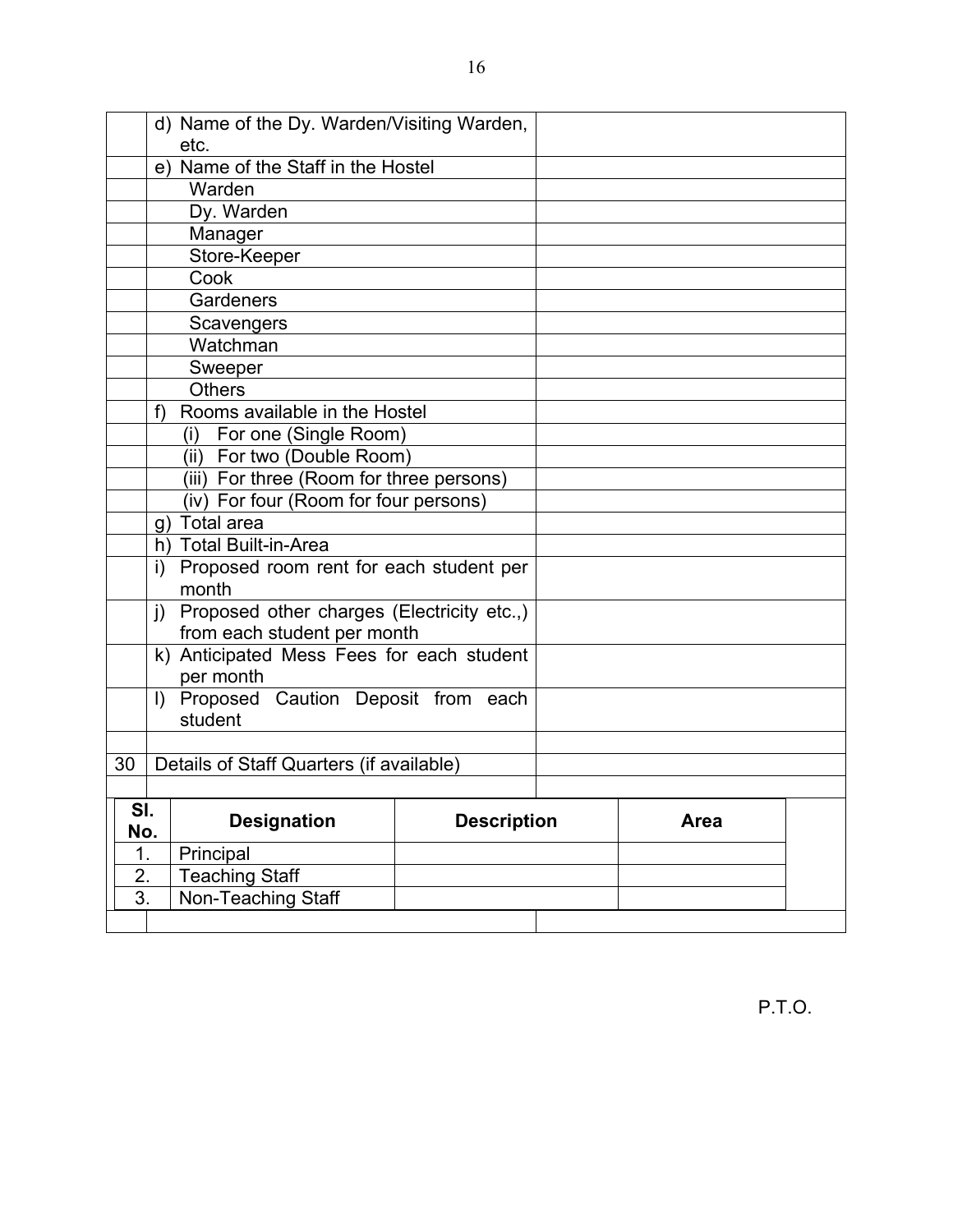| 31<br>a) Intended / Present Fee Structure for the<br>students - Year Wise (I & II) |                   |                                                                                                                 |                                           |     |                                              |                                                     |  |  |
|------------------------------------------------------------------------------------|-------------------|-----------------------------------------------------------------------------------------------------------------|-------------------------------------------|-----|----------------------------------------------|-----------------------------------------------------|--|--|
| SI.<br><b>No</b>                                                                   | Year              | <b>Tuition Fees</b><br>per Term                                                                                 | <b>Special</b><br>Fees per<br><b>Term</b> |     | Any other<br><b>Fees</b><br><b>Collected</b> | <b>Total Collection</b><br>per student per<br>annum |  |  |
|                                                                                    |                   |                                                                                                                 |                                           |     |                                              |                                                     |  |  |
|                                                                                    | i.<br>ii.<br>iii. | b) Facilities available for students:<br><b>Common Room</b><br>Reading Room / Library<br><b>Recreation Room</b> | Men                                       |     | Women                                        |                                                     |  |  |
|                                                                                    | iv.<br>V.         | <b>Drinking Water Points</b><br>Toilets / Urinals                                                               |                                           |     |                                              |                                                     |  |  |
|                                                                                    | vi.<br>vii.       | <b>Facilities for Cultural Activities</b><br><b>Fine Arts</b>                                                   |                                           |     |                                              |                                                     |  |  |
|                                                                                    | viii.<br>ix.      | Scouts / Guides<br>Computers                                                                                    |                                           |     |                                              |                                                     |  |  |
|                                                                                    | X.                | Facilities for Physical Education /<br>Games                                                                    |                                           |     |                                              |                                                     |  |  |
|                                                                                    | xi.<br>xii.       | <b>Facilities for Special Coaching</b><br><b>Audio-Visual Education facilities</b>                              |                                           |     |                                              |                                                     |  |  |
|                                                                                    | xiii.             | <b>Co-curricular Facilities</b>                                                                                 |                                           |     |                                              |                                                     |  |  |
|                                                                                    | xiv.              | Names<br>students                                                                                               | of Associations/Clubs                     | for |                                              |                                                     |  |  |
|                                                                                    | XV.               | <b>Student Counselling Facilities</b>                                                                           |                                           |     |                                              |                                                     |  |  |
|                                                                                    | Canteen<br>xvi.   |                                                                                                                 |                                           |     |                                              |                                                     |  |  |
| 32                                                                                 | <b>LIBRARY</b>    |                                                                                                                 |                                           |     |                                              |                                                     |  |  |
|                                                                                    |                   | a) Area of the Library<br>b) Name of the Librarian                                                              |                                           |     |                                              |                                                     |  |  |
|                                                                                    |                   | c) Qualification of the Librarian<br>d) Names and Designation of other staff in                                 |                                           |     |                                              |                                                     |  |  |
| the library                                                                        |                   |                                                                                                                 |                                           |     |                                              |                                                     |  |  |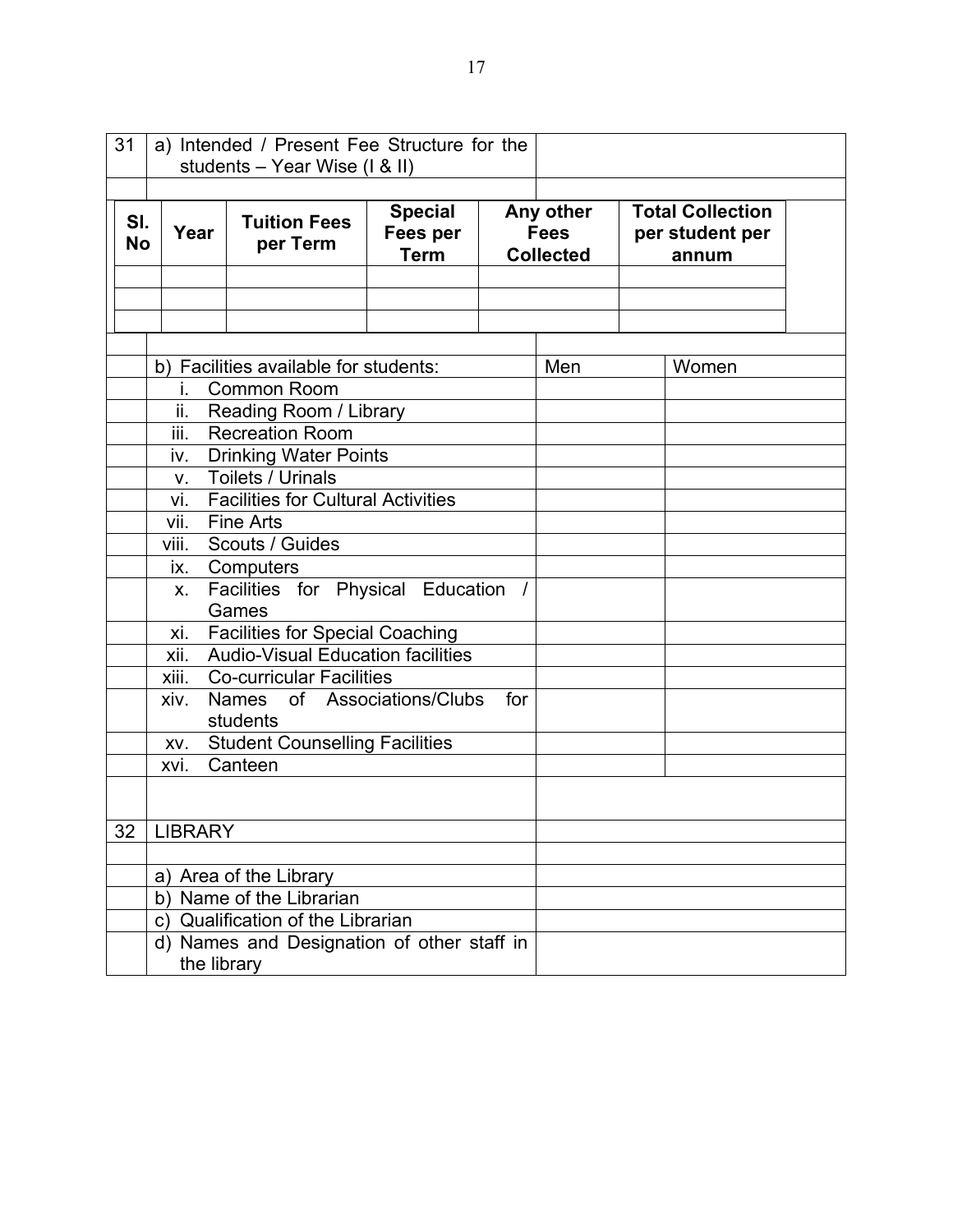|    | e) Cost of Library Books in Thousands |                                                                                   |                                              |                                            |                           |      |  |
|----|---------------------------------------|-----------------------------------------------------------------------------------|----------------------------------------------|--------------------------------------------|---------------------------|------|--|
|    |                                       | <b>Books</b><br>L.                                                                |                                              |                                            |                           |      |  |
|    |                                       | ii.<br><b>CDs</b>                                                                 |                                              |                                            |                           |      |  |
|    | f) Journals:                          |                                                                                   |                                              |                                            |                           |      |  |
|    |                                       | <b>Number</b>                                                                     | Cost                                         |                                            |                           |      |  |
|    | g) Total Number of Books and Journals |                                                                                   |                                              |                                            |                           |      |  |
|    |                                       | Available:                                                                        |                                              |                                            |                           |      |  |
|    | SI.<br><b>No</b>                      | <b>Department</b>                                                                 | No. of Text<br><b>Books</b>                  | No. of<br><b>Reference</b><br><b>Books</b> | No. of<br><b>Journals</b> | Cost |  |
|    |                                       |                                                                                   |                                              |                                            |                           |      |  |
|    |                                       |                                                                                   |                                              |                                            |                           |      |  |
|    |                                       |                                                                                   |                                              |                                            |                           |      |  |
|    |                                       |                                                                                   |                                              |                                            |                           |      |  |
|    |                                       | (A list of books and journals - Subject wise<br>to be enclosed for Existing TTIs) |                                              |                                            |                           |      |  |
|    |                                       | h) Annual Expenditure on Books                                                    |                                              | and                                        |                           |      |  |
|    |                                       |                                                                                   | Journals in the last three years. (This      |                                            |                           |      |  |
|    |                                       |                                                                                   | statement is to be signed by the Librarian,  |                                            |                           |      |  |
|    |                                       | if already appointed)                                                             |                                              |                                            |                           |      |  |
|    |                                       |                                                                                   |                                              |                                            |                           |      |  |
| 33 |                                       | PHYSICAL EDUCATION                                                                |                                              |                                            |                           |      |  |
|    |                                       | a) Name of the Physical Director / Physical                                       |                                              |                                            |                           |      |  |
|    |                                       | <b>Education Teacher</b>                                                          |                                              |                                            |                           |      |  |
|    |                                       | b) Qualification                                                                  |                                              |                                            |                           |      |  |
|    |                                       | c) Total Area of the Play Ground                                                  |                                              |                                            |                           |      |  |
|    |                                       | d) Details of the Outdoor Games Available                                         |                                              |                                            |                           |      |  |
|    |                                       | e) Details of the Indoor Games Available                                          |                                              |                                            |                           |      |  |
|    |                                       | f)                                                                                | Details of Gymnasium if available            |                                            |                           |      |  |
|    |                                       | g) Funds allotted to Physical Education                                           |                                              |                                            |                           |      |  |
|    |                                       | h) Details of Sports / Games items available                                      |                                              |                                            |                           |      |  |
|    |                                       |                                                                                   | and their cost (i.e. Foot Ball, Volley Ball, |                                            |                           |      |  |
|    |                                       |                                                                                   | Cricket Bat, Hockey Bat, Boot, mat, net      |                                            |                           |      |  |
|    |                                       | etc.,) for Existing TTIs                                                          |                                              |                                            |                           |      |  |
|    |                                       | i)                                                                                | Achievements in sports (This statement is    |                                            |                           |      |  |
|    |                                       |                                                                                   | to be signed by the Physical Director,       |                                            |                           |      |  |
|    | PET if already appointed)             |                                                                                   |                                              |                                            |                           |      |  |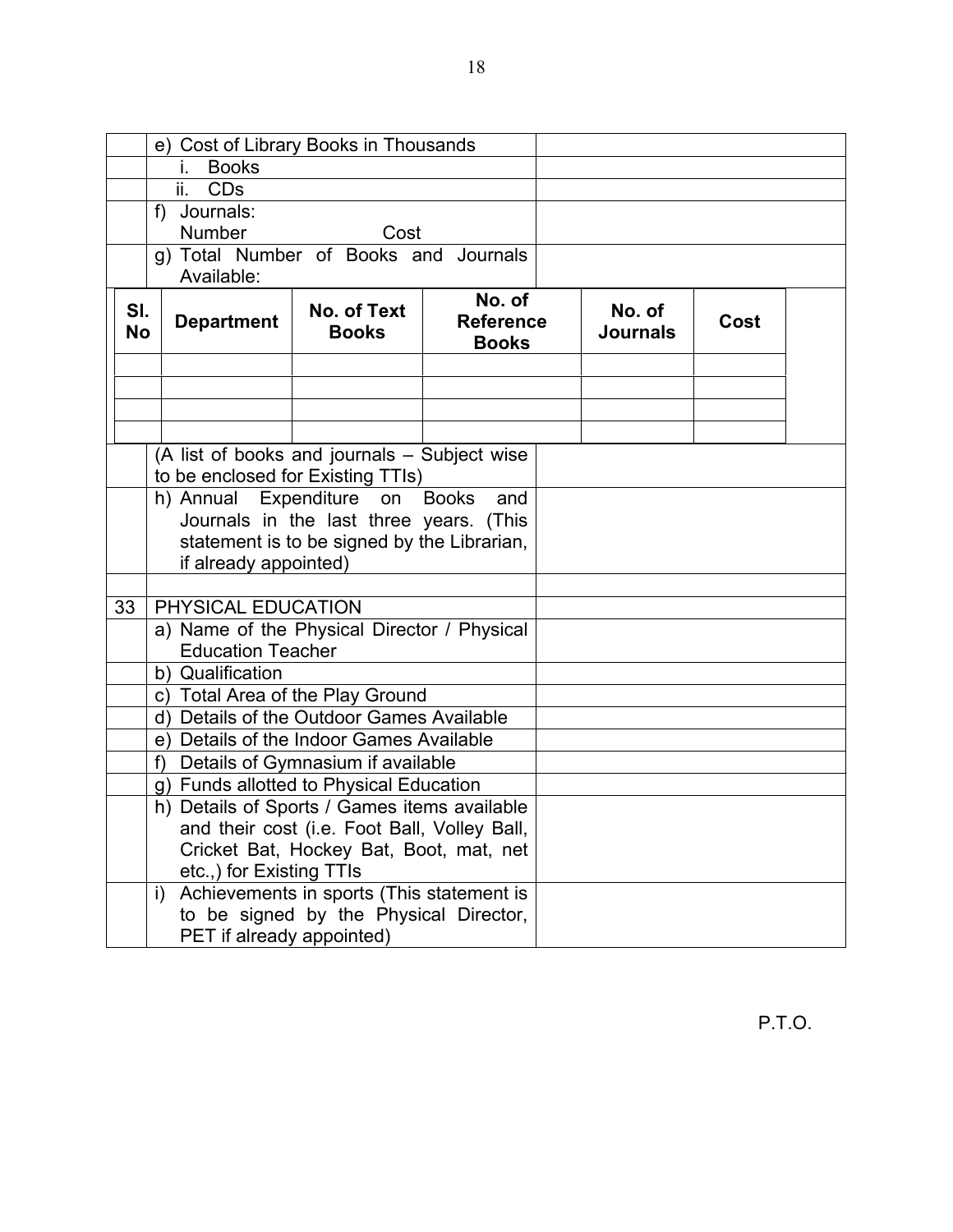#### **ANNEXURE – II BUILDINGS**

| SI.<br>No. | <b>Items</b>                                                                                               | Nos. | Type<br>оf<br><b>Roof</b> | Carpet<br><b>Area</b> | <b>Plinth</b><br><b>Area</b> | <b>Remarks</b>                                                           |
|------------|------------------------------------------------------------------------------------------------------------|------|---------------------------|-----------------------|------------------------------|--------------------------------------------------------------------------|
|            | <b>Classrooms</b>                                                                                          |      |                           |                       |                              |                                                                          |
|            | Workshop                                                                                                   |      |                           |                       |                              |                                                                          |
|            | <b>Laboratories and Stores</b>                                                                             |      |                           |                       |                              |                                                                          |
|            | <b>Administrative Main Office</b>                                                                          |      |                           |                       |                              |                                                                          |
|            | Principal's Room                                                                                           |      |                           |                       |                              |                                                                          |
|            | <b>Correspondent's Room</b>                                                                                |      |                           |                       |                              | <b>Separate Annexures</b>                                                |
|            | <b>Computer Room</b>                                                                                       |      |                           |                       |                              | are to be enclosed                                                       |
|            | <b>Teaching Staff Room</b>                                                                                 |      |                           |                       |                              | for the Temporary                                                        |
|            | Seminar Hall / other<br>students amenities                                                                 |      |                           |                       |                              | existing & proposed<br>buildings.                                        |
|            | (Health Centre, Bank Extn.<br>Counter, Co-op. Stores,<br>Canteen, Vehicle Parking<br>Shed, Generator Room) |      |                           |                       |                              | Plan of the Class /<br>Lab Arrangements<br>are to be shown<br>separately |

#### **ANNEXURE – III BUILDINGS (Contd.)**

| SI.<br>No. | <b>Items</b>       | L X B in<br>Sq. Ft. | <b>Total</b><br>Area | No. of<br>Rooms,<br>Labs<br>Etc., | <b>Additional</b><br>Area to be<br><b>Provided</b> | <b>Remarks</b> |
|------------|--------------------|---------------------|----------------------|-----------------------------------|----------------------------------------------------|----------------|
| 1.         | <b>Class Rooms</b> |                     |                      |                                   |                                                    |                |
| 2.         | Laboratories       |                     |                      |                                   |                                                    |                |
| 3.         | Library            |                     |                      |                                   |                                                    |                |
| 4.         | Store Room         |                     |                      |                                   |                                                    |                |
| 5.         |                    |                     |                      |                                   |                                                    |                |
|            |                    |                     |                      |                                   |                                                    |                |
|            |                    |                     |                      |                                   |                                                    |                |

**Note: Add all other Rooms / Labs in the Building with descriptions of the use to which they are put**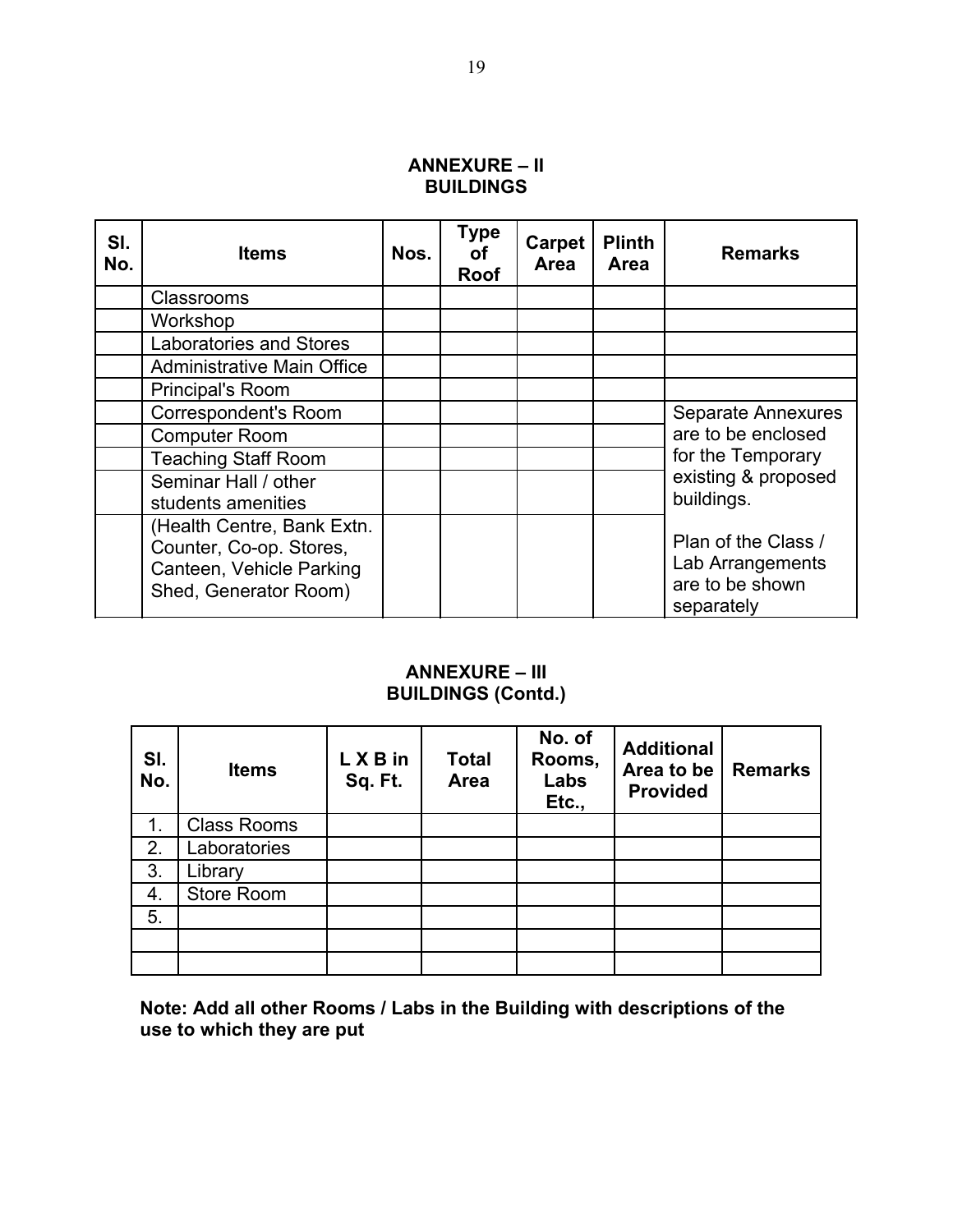# **ANNEXURE –IV FORMAT FOR EQUIPMENT**

List of Equipment: Subject Wise

| SI.<br>No. | <b>Name of Equipment</b> | Quantity<br>(Nos.) | Approximate<br>Cost |
|------------|--------------------------|--------------------|---------------------|
|            |                          |                    |                     |
|            |                          |                    |                     |
|            |                          |                    |                     |
|            |                          |                    |                     |
| otal       |                          |                    |                     |

#### **ANNEXURE – V EQUIPMENT (Contd.)**

List of Equipments: Lab-Wise

| SI.<br>No. | <b>Name of Laboratories</b> | <b>Cost of Equipments in</b><br><b>Thousands</b> |
|------------|-----------------------------|--------------------------------------------------|
|            | Science                     |                                                  |
|            |                             |                                                  |
|            | Psychology                  |                                                  |
|            |                             |                                                  |
|            | Etc.                        |                                                  |

# **ANNEXURE – VI FURNITURE**

Class Room / Office / Laboratory / Hostel

| SI.<br>No. | <b>Items of Furniture</b>    | Quantity |
|------------|------------------------------|----------|
|            | Desks-Dual Desk-Wooden Steel |          |
|            | <b>Drawing Desks</b>         |          |
|            | <b>Drawing Boards</b>        |          |
|            | Long Table                   |          |
|            | <b>Stools</b>                |          |
|            | <b>Teepoys</b>               |          |
|            | Chairs                       |          |
|            | <b>Benches</b>               |          |
|            | <b>Library Rack</b>          |          |
|            | <b>Board</b>                 |          |
|            | Almirah, Etc.,               |          |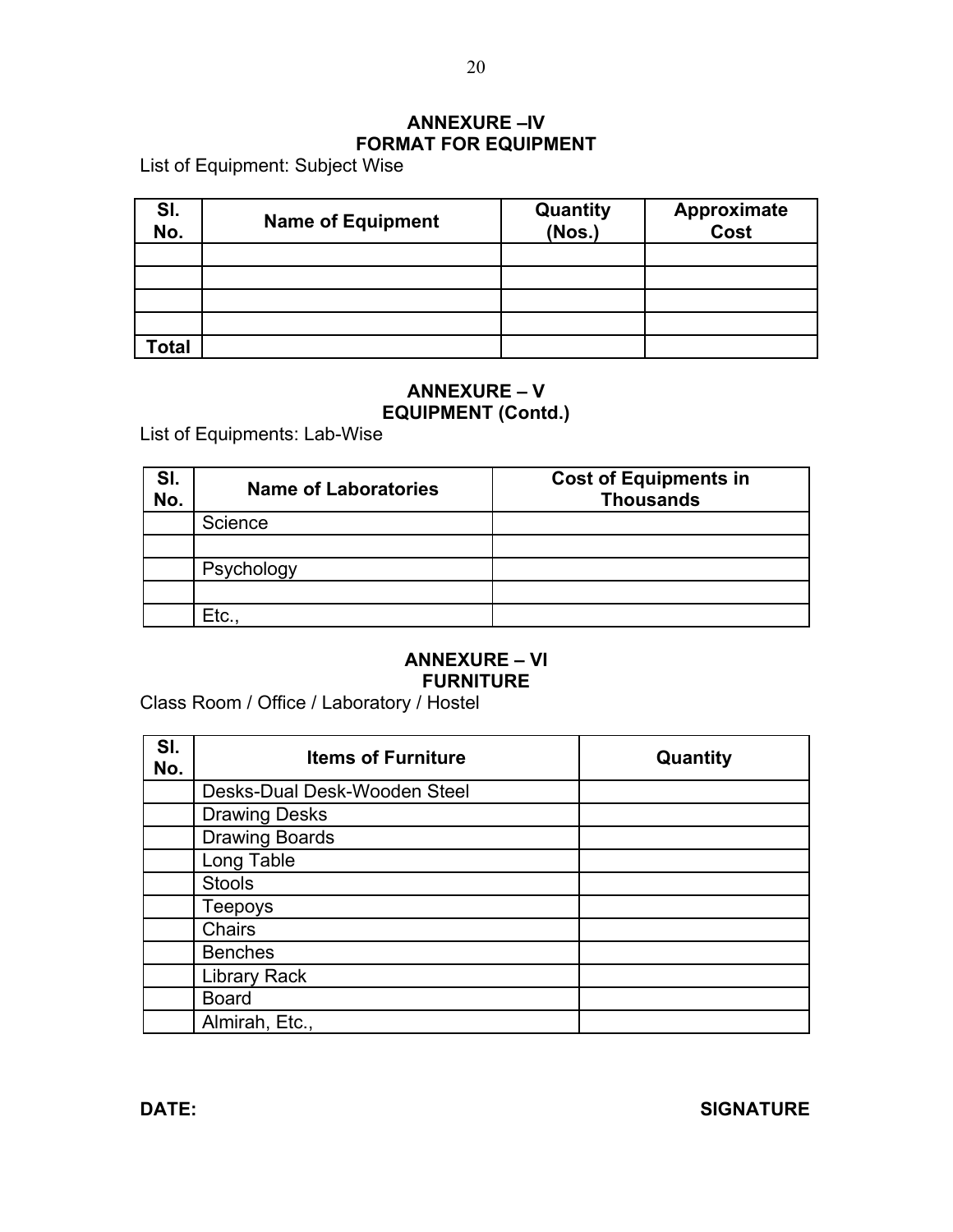#### **ANNEXURE-VII**

#### **Enclosures to be sent along with the Application for Affiliation :-**

- 01 TTI Site Plan
- 02. a) Building Plan Existing
	- b) Building Sketch (with details of Rooms, Laboratories, Stores, Library Etc., for all the floors)
- 03. Building Plan Proposed
- 04. Copies of Document as Proof of Lands exclusively meant for the TTI
- 05. NCTE, SRC Recognition order
- 06. Copies of Documents showing the financial stability of the TTI (with details of Financial Assets)
- 07. List of Members of the Governing council / Educational Agency / TTI **Committee**
- 08. List of Names, Qualifications and Salaries of Teaching and Non-Teaching **Staff**
- 09. Lists of Class Rooms, Laboratories Etc.,
- 10. Lists of Equipment's available & Proposed (Annexure IV & V)
- 11. List of the Books & Journals bought and available and proposed.

Note: As per the latest guidelines of the NCTE, in the beginning the library should have at least 2000 titles including text and reference books related to prescribed course of study, educational encyclopedias, electronic publications (CD Roms) and educational journals on elementary education and related subjects. It should be augmented with addition of 200 titles annually. There should be a reading room and suitable space available for library staff with proper furniture.

- 12. List of the Physical Education materials available and proposed to buy.
- 13. Sketch showing the class room / lab arrangement (Work Experience, Psychology, E.T., Computer)
- 14. Master Time-Table for all sections with classroom arrangements.
- 15. List of Teaching Aids available / proposed to purchase (Duplicating, Xeroxing Facilities, Electronic Boards, TV / VCR / VCP, etc.)
- 16. List of Co-curricular and cultural activities for which facilities are available.
- 17. Details of the Hostel Facilities / Canteen Facilities.
- 18. Non-Residential Common Room Facilities.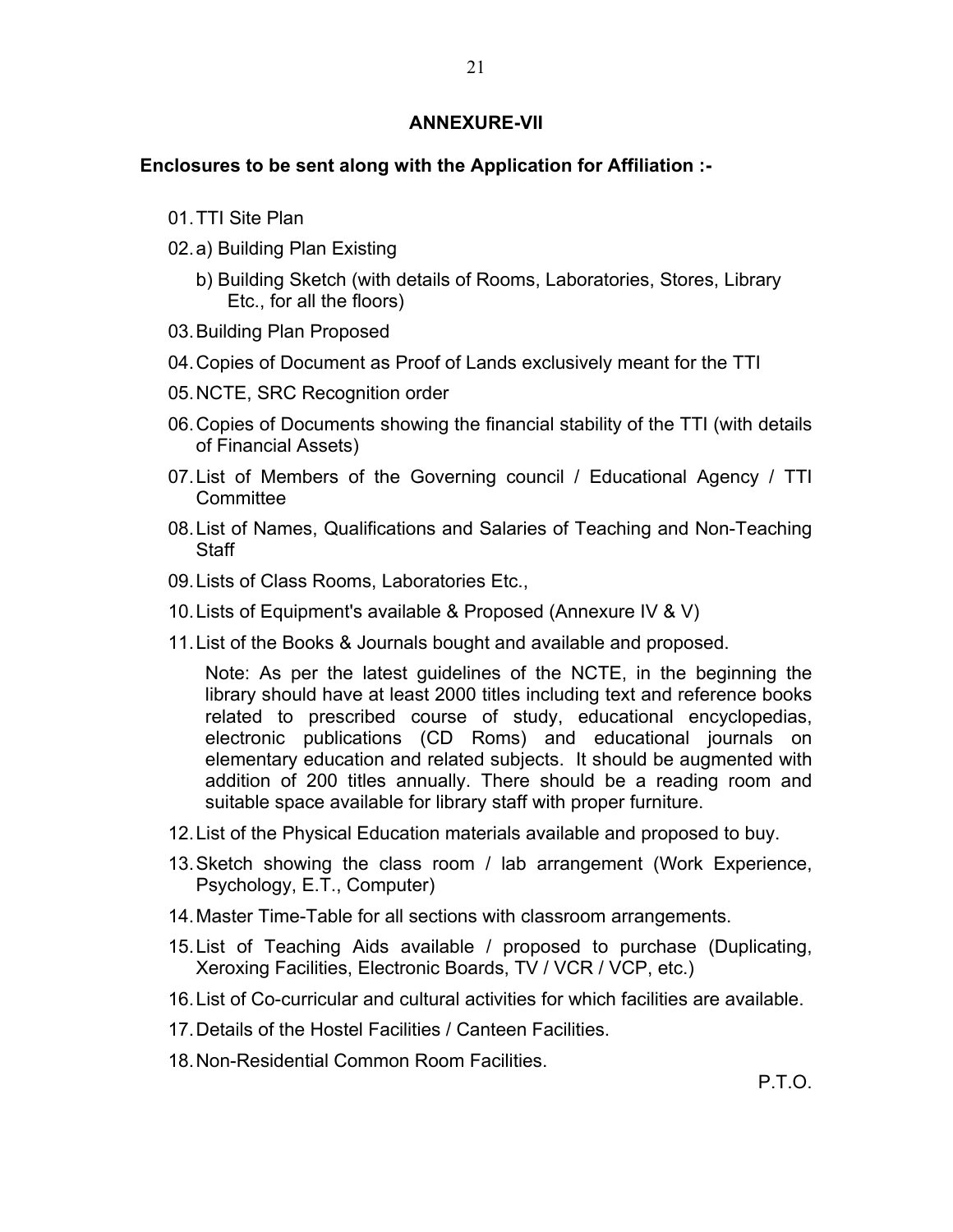- 19. If additional Courses / Sections are sought, Proof of the Additional Class Room / Laboratory Facilities provided must be furnished. Similarly, the number and names of Additional Teaching / Non Teaching Staff appointed are to be given in a statement.
- 20. Latest Audited Financial Statement of the TTI.
- 21. List of Furniture Available (Annexure -VI)
- 22. Building Structural Stability Certificate
- 23. Building Licence
- 24. NOC from Fire and Rescue Department
- 25. Certificate to the effect that not thatched shed, tiled or asbestos is available in the TTI Premises.